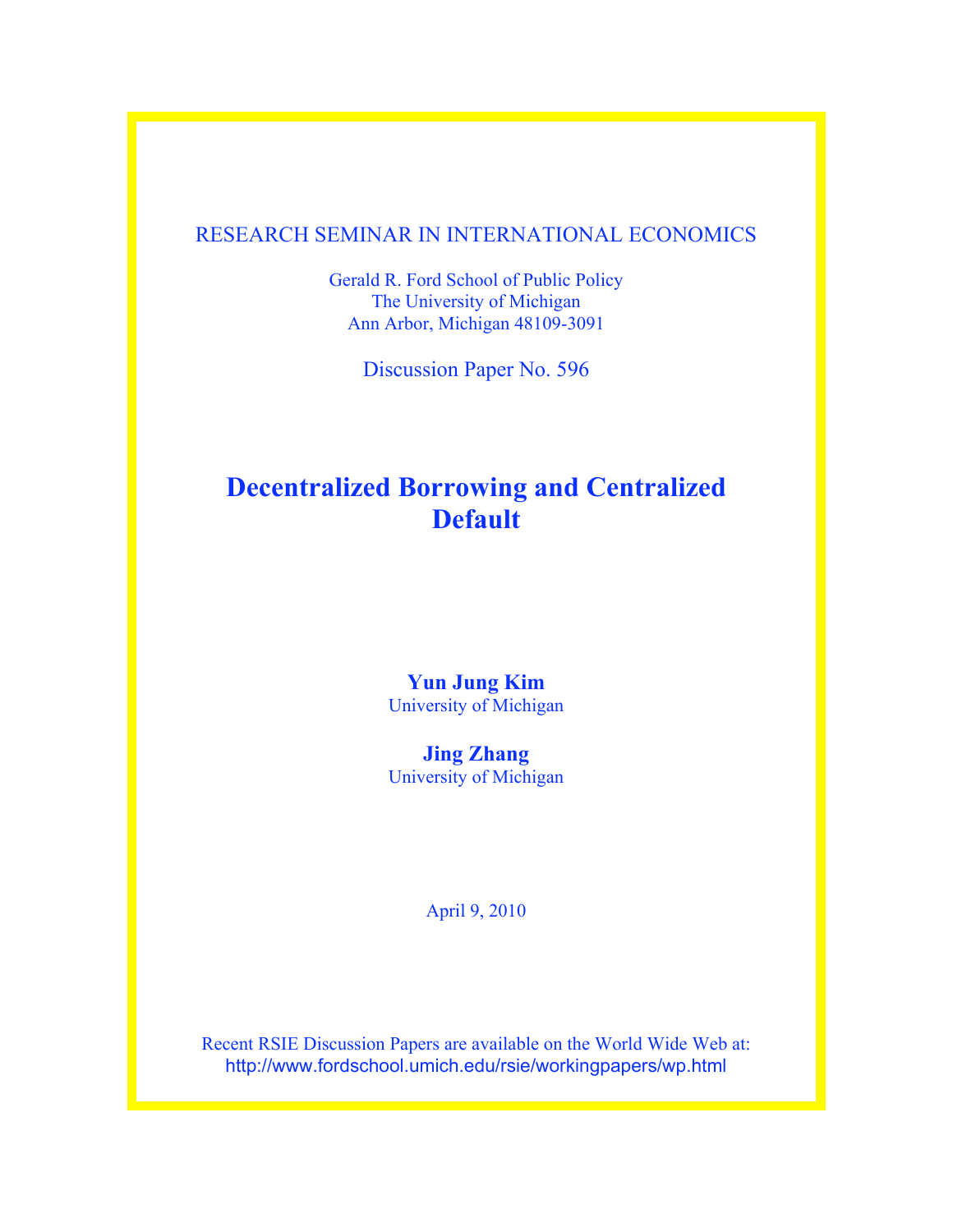# Decentralized Borrowing and Centralized Default

Yun Jung Kim<sup>∗</sup> Jing Zhang<sup>†</sup> University of Michigan University of Michigan

April 9, 2010

#### Abstract

In the past, foreign borrowing by developing countries was comprised almost entirely of government borrowing. Recently, private firms and individuals in developing countries borrow substantially from foreign lenders. It is not clear whether the observed increase in private sector borrowing leads to overborrowing and frequent defaults by governments in developing countries. In this paper, we develop a tractable quantitative model in which private agents decide how much to borrow but the government decides whether to default. The model with decentralized borrowing increases aggregate credit costs and sovereign default risk, and reduces aggregate welfare, relative to a model with centralized borrowing. Private agents do not internalize the effect of their borrowing on economy-wide credit costs and thus would like to borrow more than the socially efficient level. Depending on the severity of default penalties, decentralized borrowing may lead to either too much or too little debt in equilibrium. The introduction of decentralized borrowing substantially improves the model's empirical fit in terms of matching observed debt levels and default rates.

#### JEL Classification Number: F32, F34, F41

Keywords: Sovereign Default, Sovereign Debt, Private Borrowing, Capital Flows

<sup>∗</sup>Department of Economics, University of Michigan, 611 Tappan St., Ann Arbor, MI, 48109. Email: yunjungk@umich.edu

<sup>†</sup>Department of Economics, University of Michigan, 611 Tappan St., Ann Arbor, MI, 48109. Email: jzhang@umich.edu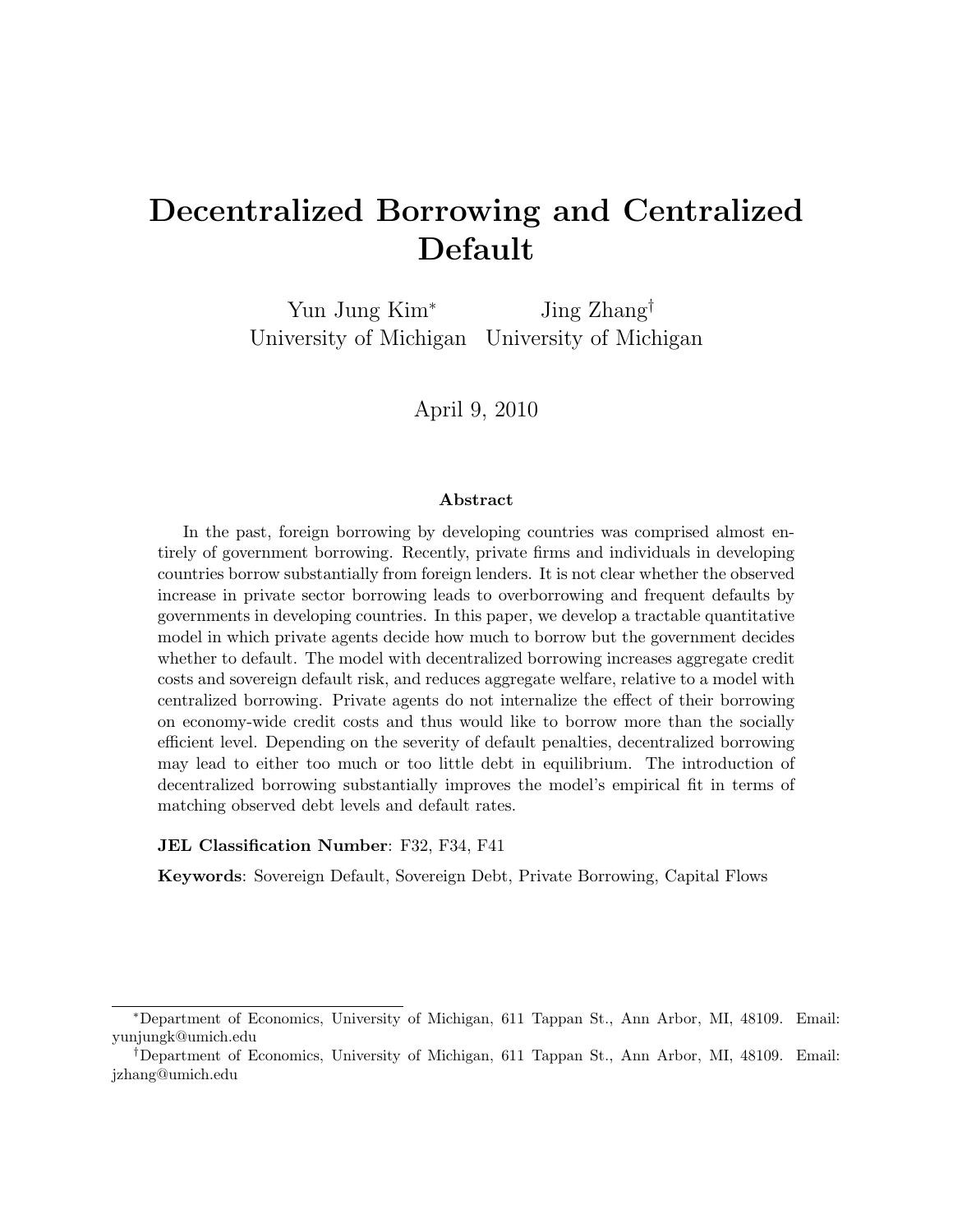### 1 Introduction

In the past, foreign borrowing by developing countries was comprised almost entirely of government borrowing. Recently, owing in part to efforts by international institutions to promote economic growth, private firms and individuals in developing countries borrow substantially from foreign lenders. As shown in Figure 1, private borrowing rose from only 18 percent of total borrowing from foreign lenders in [1](#page-2-0)990 to more than 70 percent in 2008.<sup>1</sup> Foreign lenders often price private loans with macroeconomic indicators of developing countries instead of characteristics of private borrowers, because governments can block private debt repayments or nationalize private debts if such an action is perceived as welfare improving.[2](#page-2-1) The surge in private borrowing and the lending practices of foreign lenders have been blamed for causing overborrowing and frequent defaults by developing countries.

Figure 1: Debt Flows to Private Sectors of Developing Countries



This paper investigates the effect of decentralized borrowing in a tractable quantitative model in which private agents decide how much to borrow but the government decides whether to default. We have three main findings. First, the model with decentralized borrowing increases aggregate credit costs and sovereign default risk, and reduces aggregate welfare, relative to the model with centralized borrowing where the government also decides how much to borrow. Second, depending on the severity of default penalties, decentralized borrowing may lead to either too much or too little debt in equilibrium. Third, the introduction of decentralized borrowing substantially improves the model's empirical fit in terms of matching observed debt levels and default rates.

<span id="page-2-1"></span><span id="page-2-0"></span><sup>&</sup>lt;sup>1</sup>Data come from *Global Development Finance*.

<sup>2</sup>Chile's debt nationalization in 1982 is an example. For more detailed discussion, see [Fernandez-Arias](#page-24-0) [and Lombardo](#page-24-0) [\(1998\)](#page-24-0) and [Ferri et al.](#page-24-1) [\(1999\)](#page-24-1).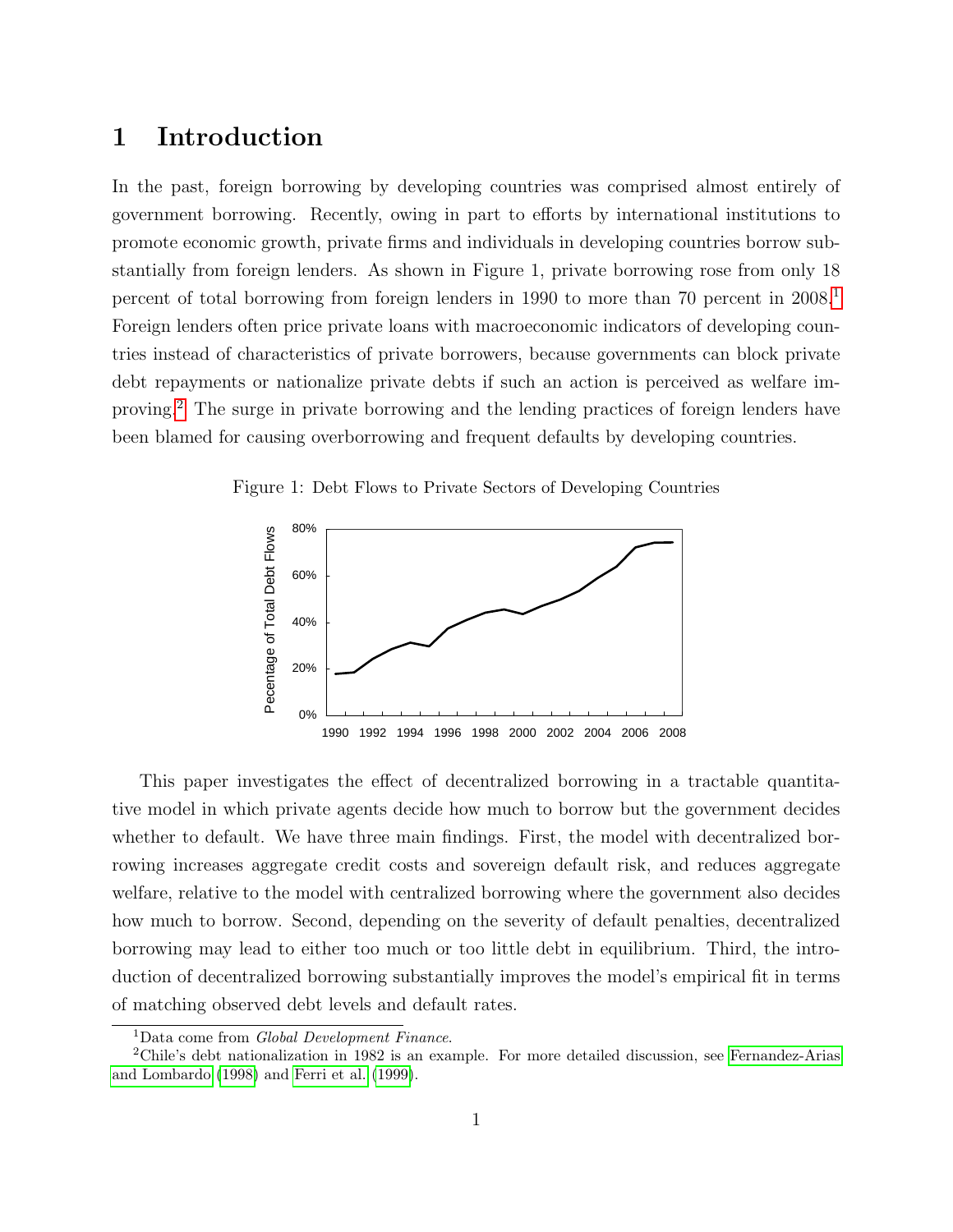Our model extends the classic centralized-borrowing framework of [Eaton and Gersovitz](#page-24-2) [\(1981\)](#page-24-2) by decentralizing borrowing decisions. A continuum of identical households borrow from foreign lenders in terms of non-contingent debt to smooth their aggregate income shocks. A benevolent government decides on whether to enforce debt repayments to maximize the welfare of the representative household. If the government defaults, the country loses access to international financial markets and suffers from income losses for some stochastic periods. Foreign lenders offer the households a bond price schedule which depends on the level of aggregate borrowing instead of individual borrowing, because aggregate borrowing, together with the aggregate income shock, determines the default probability. Our centralized default setup captures the lending practices to developing countries based on aggregate indicators.<sup>[3](#page-3-0)</sup>

We first contrast the model mechanisms determining the equilibrium level of debt under decentralized borrowing with those under centralized borrowing. Under centralized borrowing, the government takes into account the adverse effect of an extra unit of debt on credit costs and on next-period default probabilities when choosing debt contracts. In contrast, individual households fail to internalize the adverse effect of their borrowing on aggregate credit costs and next-period default probabilities, and would like to overborrow. The overborrowing incentive lowers the repayment welfare and thus increases the default likelihood of the government. Consequently, the bond price schedule is lower under decentralized borrowing, which tends to reduce the debt level. The relative strength of the overborrowing incentive and the bond price schedule effect determines the equilibrium level of debt.

To examine quantitative implications of decentralized borrowing, we then parameterize the model, in particular, the default penalties. Following [Arellano \(2008\)](#page-24-3), we assume that income losses after default are disproportionately large under good income shocks, allowing the default model to generate the empirically reasonable default rate. Under the benchmark parameter values, we find that decentralized borrowing substantially increases credit costs, the default rate and the equilibrium level of debt, and reduces the country's welfare relative to centralized borrowing. All these implications except the one on the equilibrium level of debt are robust to alternative parameter values of default penalties.

Decentralized borrowing increases the equilibrium level of debt under lenient default penalties, but lowers it under severe default penalties, relative to centralized borrowing.[4](#page-3-1) Consider the two effects determining the equilibrium level of debt. The overborrowing incen-

<span id="page-3-0"></span><sup>&</sup>lt;sup>3</sup>In our model, decentralized borrowing and decentralized default generate the same outcomes as centralized borrowing and centralized default.

<span id="page-3-1"></span><sup>&</sup>lt;sup>4</sup>If income losses after default are a constant fraction of the income shock, the decentralized borrowing model always generates underborrowing in equilibrium. For details see section 4.2.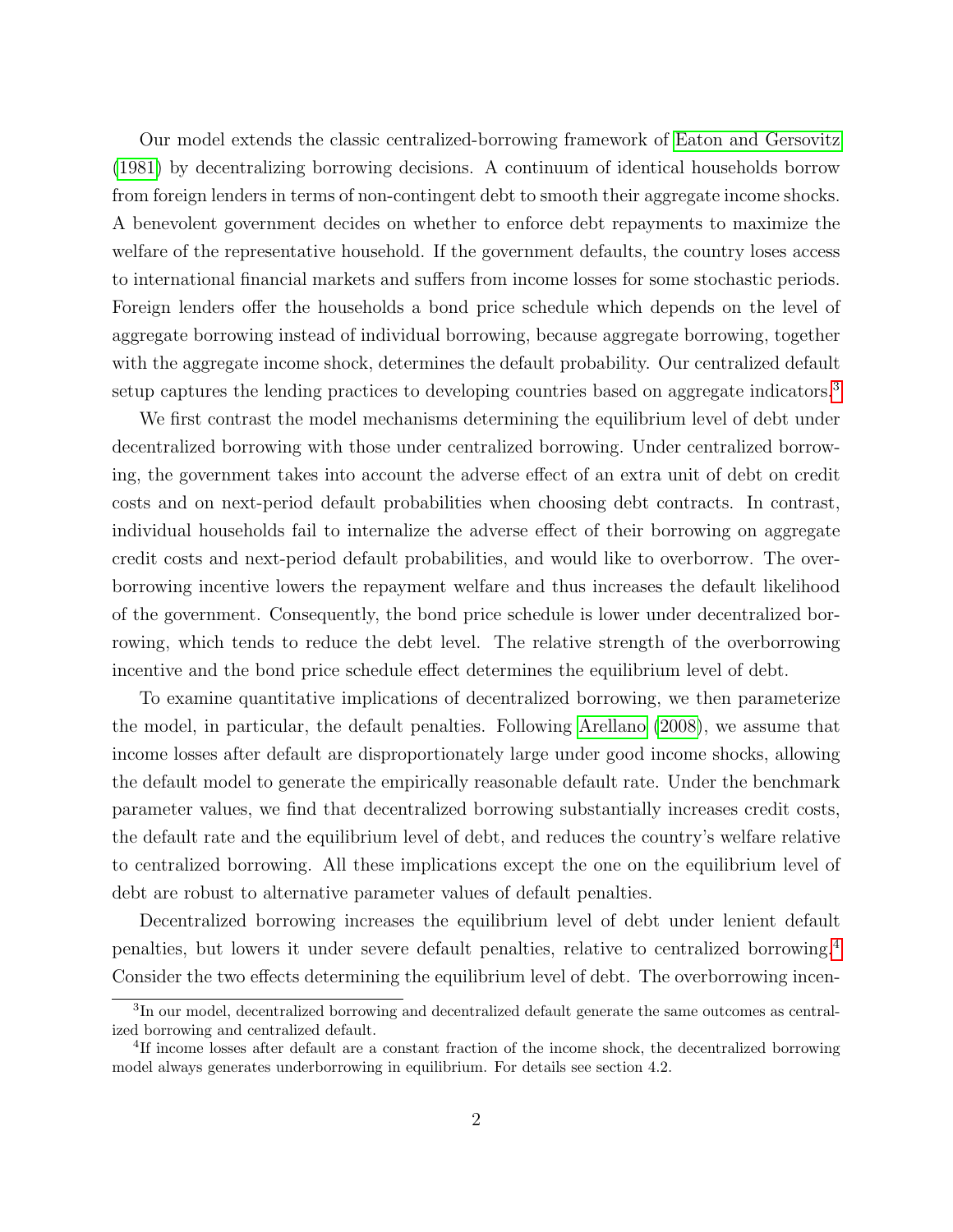tive arises from the failure of individual households to internalize the effect of their borrowing on the bond price. Thus, the overborrowing incentive is strong when the bond price declines rapidly with debt, i.e., when default penalties are lenient. The bond price schedule effect arises from the failure of individual households to internalize the effect of their borrowing on the government's default choices. Thus, the bond price schedule effect is strong when the government wants to avoid default badly, i.e., when default penalties are severe. Therefore, when default penalties are lenient, the overborrowing effect dominates, implying equilibrium overborrowing. When default penalties are severe, the bond price schedule effect dominates, implying equilibrium underborrowing.

Decentralized borrowing improves the model's empirical fit in many dimensions. In particular, decentralized borrowing has an inherent mechanism to simultaneously increase both the debt level and the default rate in equilibrium. Individual households tend to borrow recklessly due to the failure to internalize the adverse effect of their borrowing, and consequently the government finds default attractive more often. In contrast, the model with centralized borrowing can improve one dimension of the model fit at the expense of the other. When both models are calibrated to match the observed default rate, the centralized borrowing model generates an extremely low debt to income ratio of 5%, but this ratio is 17% under the decentralized borrowing model.

Our work is closely related to [Uribe \(2006\)](#page-25-0), who shows that regardless of whether a debt limit is imposed at the country level or at the individual level, the equilibrium level of debt is the same. In his analysis, the debt limit and the interest rate are exogenously specified, and there is no default risk. By contrast, in our model, the presence of default risk endogenizes both the interest rate and the debt limit. In particular, the overborrowing incentive of individual agents drives up sovereign default risk and the interest rate. Consequently, decentralized borrowing generates an equilibrium level of debt different from centralized borrowing in general.

Our work is related to the recent theoretical literature on private international borrowing. [Jeske \(2006\)](#page-25-1) and [Wright \(2006\)](#page-25-2) study the effect of private borrowing under complete markets, where no default occurs in equilibrium. In contrast, we consider an incomplete markets environment<sup>[5](#page-4-0)</sup> and allow equilibrium default. Broner and Ventura  $(2010)$  analyze an environment with both domestic and international trade of contingent claims among private agents. They assume that the government, when deciding whether to enforce the claims,

<span id="page-4-0"></span><sup>&</sup>lt;sup>5</sup>[Bai and Zhang](#page-24-5) [\(2010\)](#page-24-5) show that both incomplete markets and default risk are important to account for various dimensions of international data, for example, savings and investment behavior.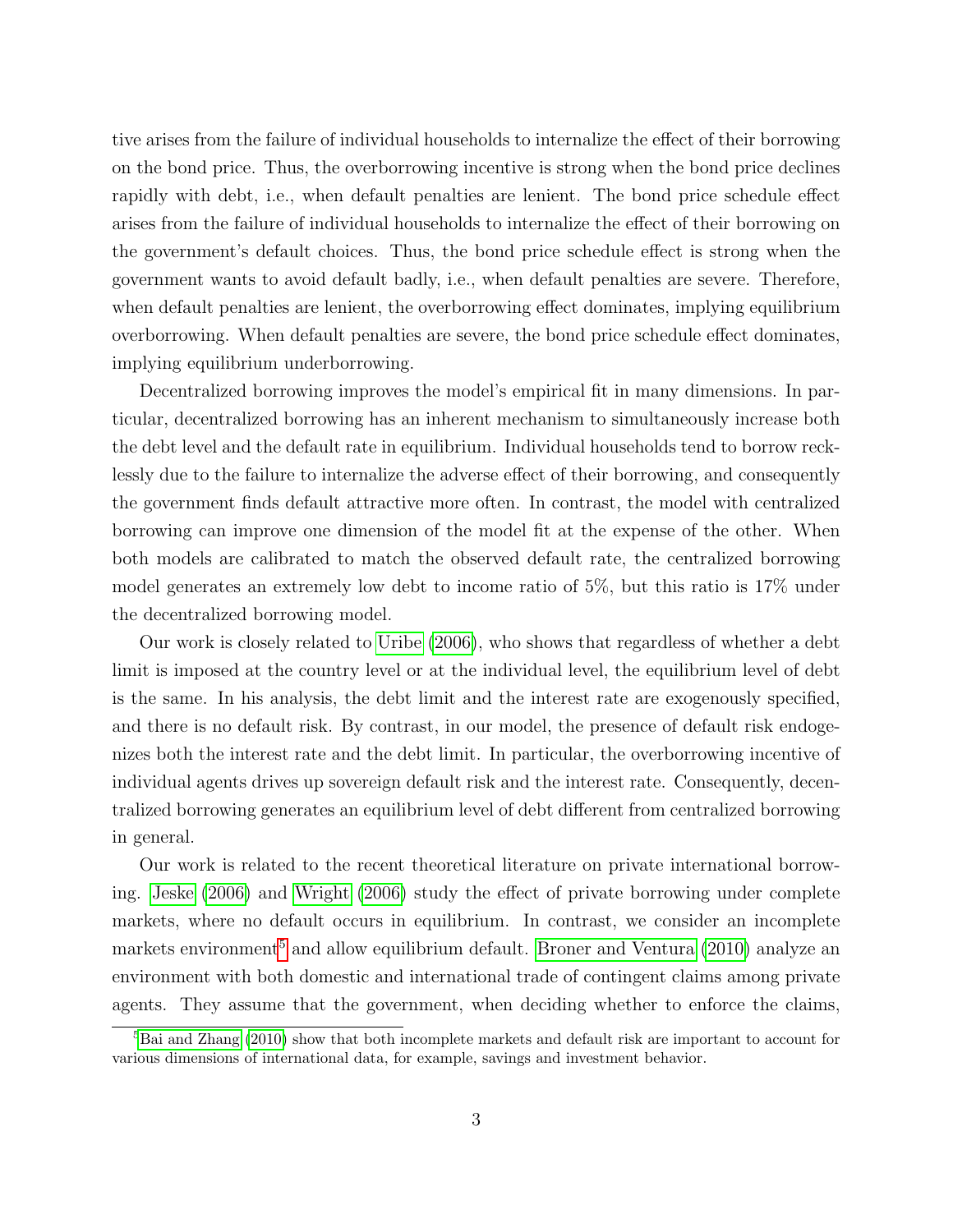cannot discriminate between domestic and foreign creditors. We implicitly allow discrimination; the government always enforces repayments among domestic agents but can choose not to enforce repayments to foreigners.

Our model builds on the classic sovereign default framework of [Eaton and Gersovitz](#page-24-2) [\(1981\)](#page-24-2) and recent quantitative research on sovereign debt. [Arellano \(2008\)](#page-24-3), [Aguiar and](#page-24-6) [Gopinath \(2006\)](#page-24-6), [Bai and Zhang \(2009\)](#page-24-7), [Cuadra and Sapriza \(2008\)](#page-24-8) and [Yue \(2009\)](#page-25-3) assume that the government makes both borrowing and default decisions. [Mendoza and Yue \(2008\)](#page-25-4), on the other hand, allow private firms to borrow abroad to finance their working capital and a government to borrow on behalf of households, while the default decision is made by the government. Their focus is different from ours: they aim to generate endogenous output costs of default.

The remainder of the paper is organized as follows. Section 2 presents the model with decentralized borrowing. In section 3, we compare the quantitative implications of the models with decentralized and centralized borrowing. Section 4 investigates how different default penalties affect the quantitative results, in particular, the equilibrium debt level. We conclude in section 5.

# 2 Models

This section presents a dynamic stochastic general equilibrium model of decentralized borrowing and centralized default in which borrowing decisions are made by individual households and default decisions are made by a government. This setup is intended to capture an environment in which borrowing decisions are made by private agents and lending decisions of foreign lenders are guided by aggregate indicators rather than individual borrowers' ability to repay.

### 2.1 Model with Decentralized Borrowing

The model economy consists of three types of agents: a continuum of identical households and a sovereign government in a small open economy, and foreign lenders. The households receive stochastic aggregate income shocks  $y$ , which follow a Markov process with the transition function  $f(y', y)$ . In order to smooth income shocks, the households trade non-contingent bonds b with risk-neutral foreign lenders. The benevolent government, maximizing its representative household's welfare, decides whether to enforce foreign debt contracts. In each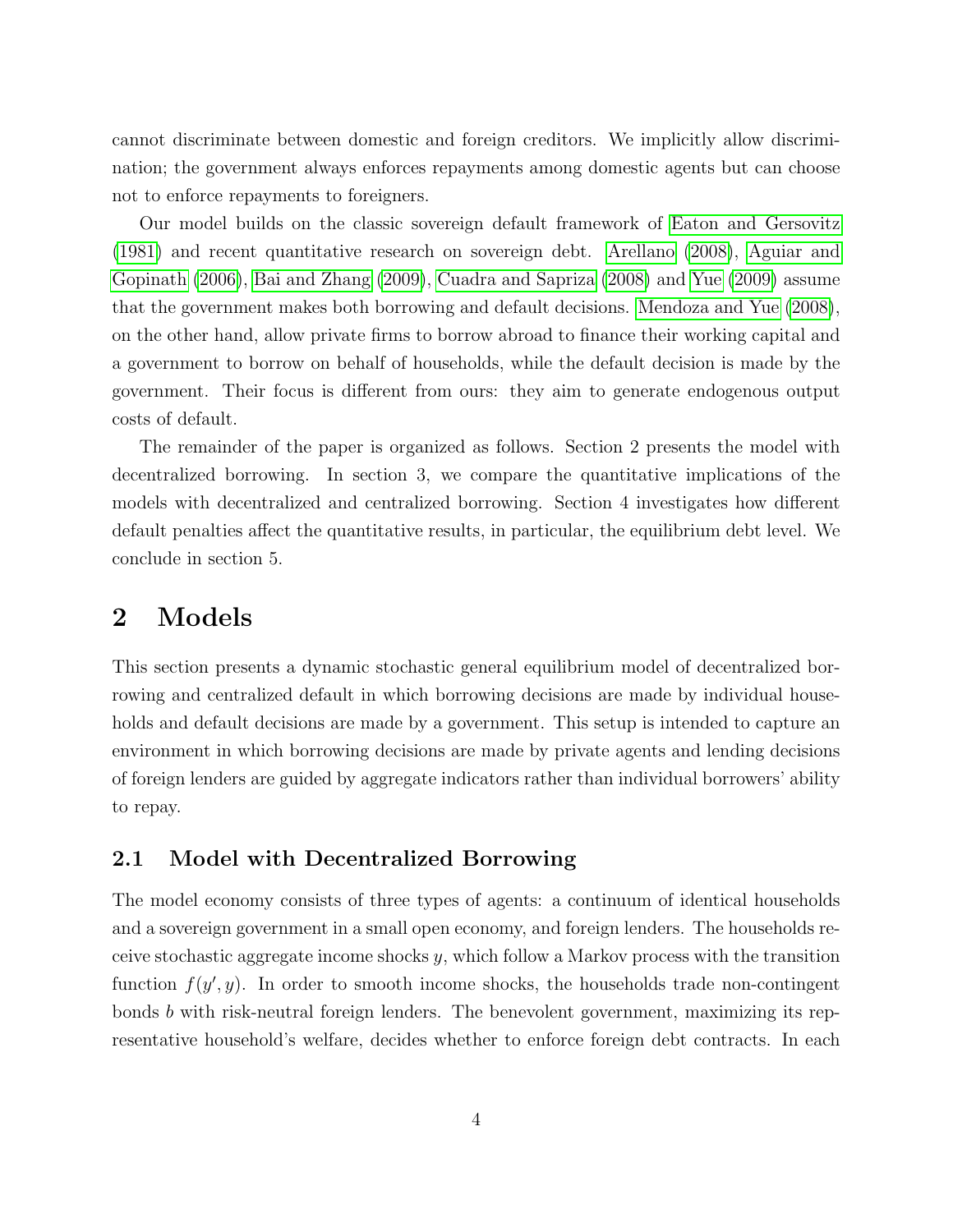period, the country is either in the normal phase with access to international financial markets or in the penalty phase without access to financial markets.

The timing is as follows. At the beginning of each period, the income shock  $y$  is realized. If the country is in the normal phase, the government decides whether to enforce the repayment of outstanding foreign debt  $B<sup>6</sup>$  $B<sup>6</sup>$  $B<sup>6</sup>$ . If the government enforces debt contracts, the households repay their debt  $b$  and decide on consumption  $c$  and next-period debt  $b'$ . If the government defaults, the households do not to repay their debt, and the economy goes into the penalty phase. The country in the penalty phase suffers from income loss and has probability  $\theta$  of reverting to the normal phase each period.

#### Government

At the beginning of the normal period, the benevolent government observes current income shock y and aggregate foreign debt  $B$ . The government decides whether to enforce debt contracts to maximize the representative household's welfare. This welfare is given by  $v^D(y)$ if the government chooses to default, and  $v^R(B, y, \Gamma(B, y))$  if the government chooses to enforce the repayment with an anticipation that the economy will borrow  $B' = \Gamma(B, y)$  this period. Thus, the government solves the following problem:

<span id="page-6-1"></span>
$$
D(B, y) = \arg \max_{d \in \{0, 1\}} \left\{ (1 - d) \ v^{R}(B, y, \Gamma(B, y)) + d \ v^{D}(y) \right\}.
$$
 (1)

where  $d = 1$  indicates default and  $d = 0$  indicates repayment. If the repayment welfare  $v<sup>R</sup>$  is greater than the default welfare  $v<sup>D</sup>$ , then the government enforces the repayment of individual debt contracts. Otherwise, the government decides to declare default.

#### Foreign Lenders

Foreign lenders are risk neutral. They operate in competitive international financial markets and have the opportunity cost of funds at the risk-free interest rate  $r$ . They thus have to break even for each debt contract. Since the government's default decisions are based on aggregate debt, the bond price schedule also depends on aggregate debt. For any aggregate borrowing level  $B'$ , the lender expects to receive the repayment  $B'$  next period if and only if the government enforces repayment next period, that is  $D(B', y') = 0$ . Thus, the total expected repayment next period is  $\int_{y'} B'(1 - D(B', y')) f(y', y) dy'$ . The resource cost of this debt contract to the lender today is  $q(B', y)B'$ . The zero profit condition requires that the

<span id="page-6-0"></span> ${}^6A$  positive B denotes foreign assets, and a negative B denotes foreign debt.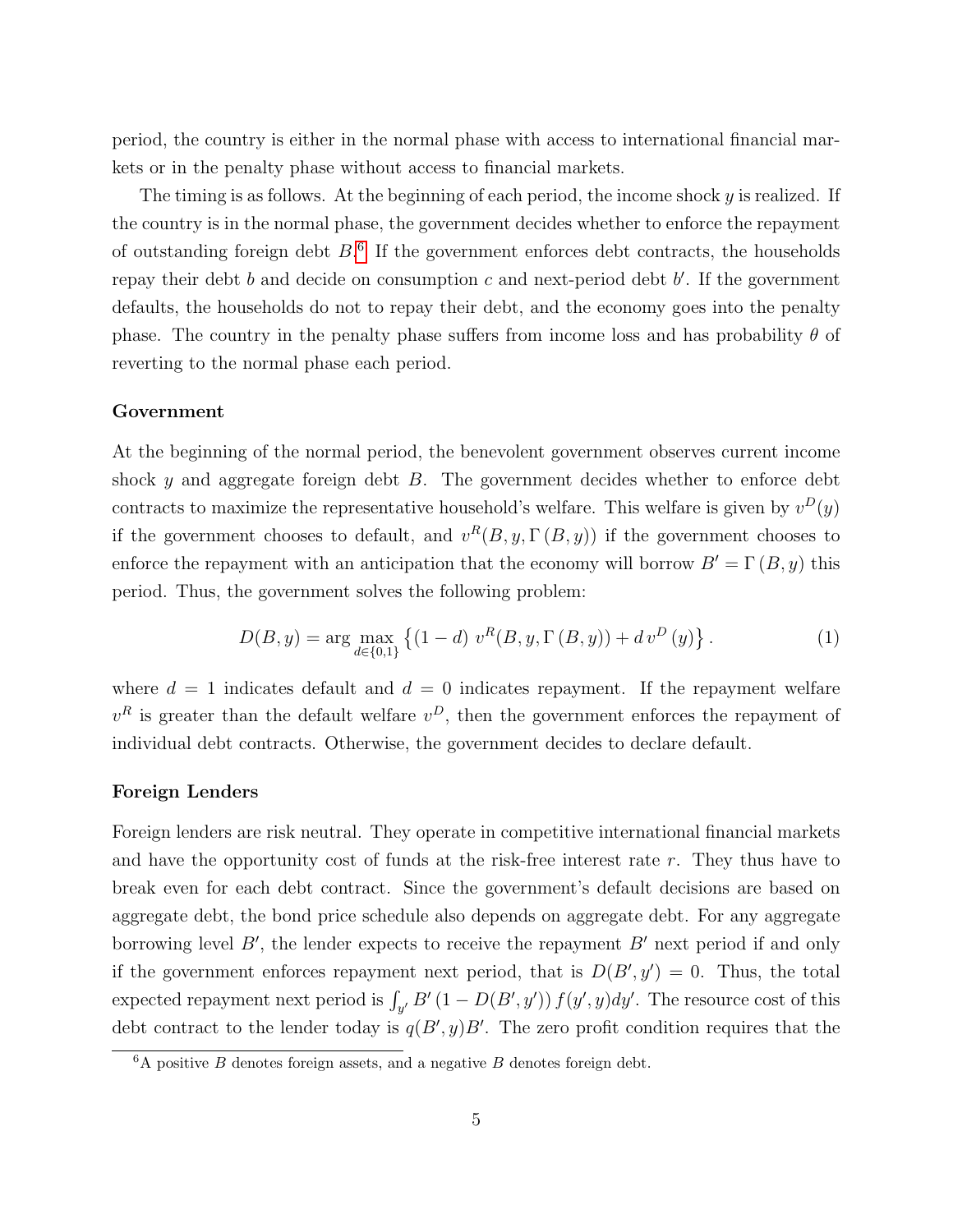resource cost equals the present value of the expected repayment. This gives rise to the bond price schedule:

$$
q(B', y) = \frac{\int_{y'} (1 - D(B', y')) f(y', y) dy'}{1 + r}.
$$
 (2)

If the government will enforce repayment under all future income shocks, the bond price is simply the inverse of the gross risk-free rate. However, if the government defaults for some future income shocks, the bond price is lower to compensate for the default risk.

#### Individual Households

We now describe the individual household's problem. A measure one continuum of infinitelylived identical households have flow utility  $u(c)$  over consumption c, where  $u(\cdot)$  is increasing and strictly concave. If the country is in the normal phase and the government decides to repay, then the households can trade one-period non-contingent bonds  $b'$ . The households take as given the aggregate borrowing level B' and the associated bond price  $q(B', y)$ . In addition, the households also take as given the default decision of the government  $D(B', y')$ .

Hence, a household with bond holding b and income shock y solves:

<span id="page-7-0"></span>
$$
v^{R}(b, y, B') = \max_{b'} u(y + b - q(B', y)b')
$$
(3)  
+  $\beta \int_{y'} [(1 - D(B', y')) v^{R}(b', y', B'') + D(B', y') v^{D}(y')] f(y', y) dy'$   
s.t.  $B'' = \Gamma(B', y'),$ 

where  $0 < \beta < 1$  is the discount factor, and  $B'' = \Gamma(B', y')$  is aggregate bonds that the economy will issue next period if the government continues to enforce repayment. Aggregate borrowing  $B'$  plays an important role in each household's decision; it pins down the cost of borrowing today, the government's default decision next period, and future aggregate borrowing  $B''$ .

If the government decides to default, the households do not repay their debt but lose access to international financial markets. In each period, the economy has probability  $\theta$  of regaining access to international financial markets with zero debt obligations. During the exclusion periods, the households suffer from income loss; their income drops from y to  $y^{def}$ . The default welfare is given by

$$
v^{D}(y) = u(y^{def}) + \beta \int_{y'} \left[ \theta v^{R}(0, y', B'') + (1 - \theta)v^{D}(y') \right] f(y', y) dy',
$$
  
s.t.  $B'' = \Gamma(0, y').$  (4)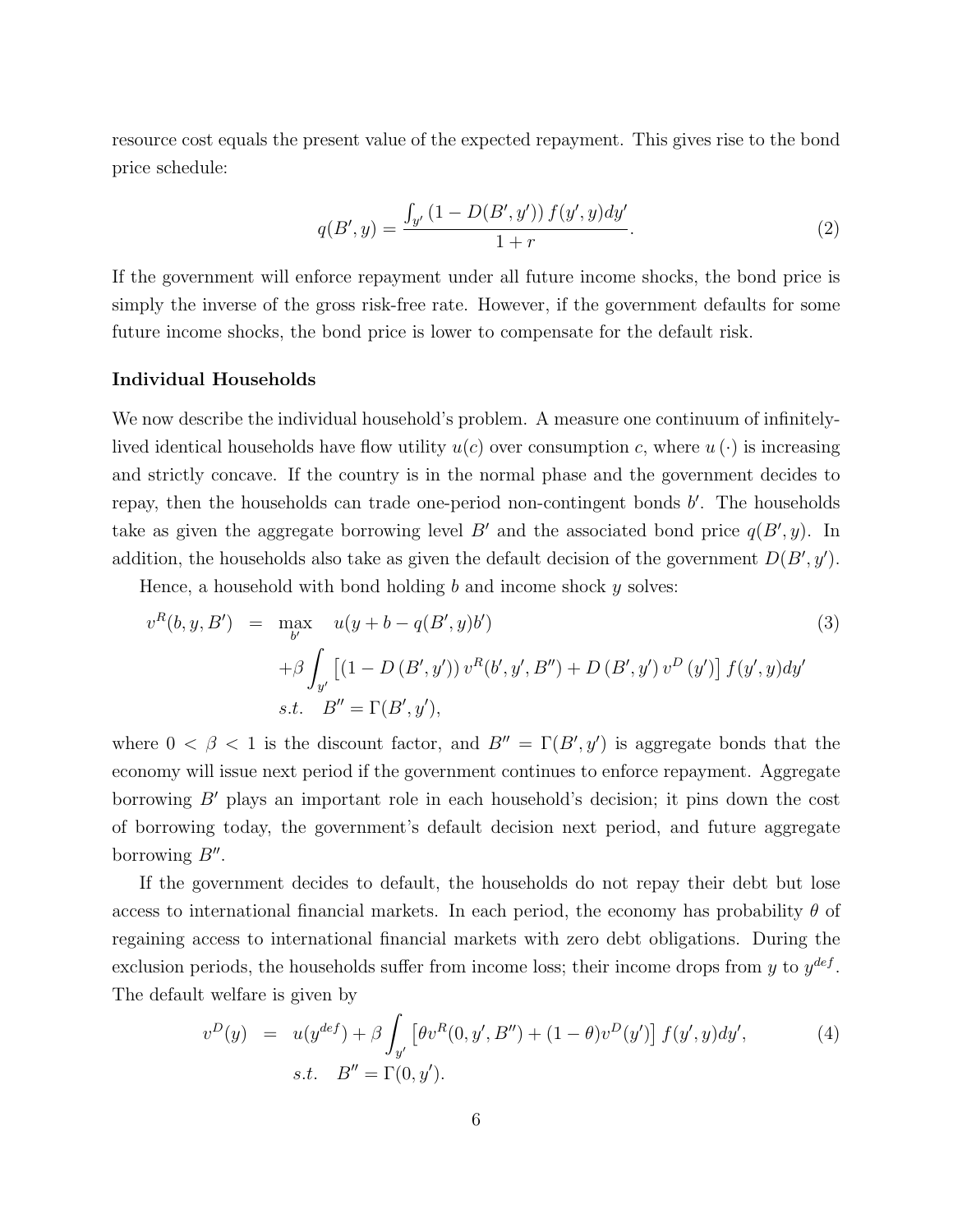#### Recursive Competitive Equilibrium

The recursive competitive equilibrium of this economy is a list of (i) individual value functions and policy functions:  $v^R$ ,  $v^D$ , c, and b', (ii) a government default decision function  $D(B, y)$ , (iii) an actual law of motion for aggregate debt  $B' = \Gamma(B, y)$ , and (iv) a bond price schedule  $q(B', y)$  such that

- 1. Given q, Γ and D, the value and policy functions solve the household's problem.
- 2. The household's policy function  $b'$  is consistent with  $\Gamma$ .
- 3. Given  $\Gamma$ ,  $D(B, y)$  solves the government's problem.
- 4. The bond price schedule  $q(B', y)$  ensures foreign lenders' break-even in expected value.

### 2.2 Model with Centralized Borrowing

We compare our decentralized borrowing model with the standard [Eaton and Gersovitz](#page-24-2) [\(1981\)](#page-24-2) type model of centralized borrowing. All aspects of the model with centralized borrowing are identical to the model with decentralized borrowing, except one difference. In the centralized borrowing model, the government, instead of the households, makes the borrowing decision.[7](#page-8-0) We briefly describe the centralized borrowing model. The government's value function is

$$
W(B, y) = \max_{d \in \{0, 1\}} \left\{ (1 - d) W^{R}(B, y) + d W^{D}(y) \right\}
$$
 (5)

where  $W^R(B, y)$  is the repayment welfare and  $W^D(y)$  is the default welfare. Let  $D_C(B, y)$ denote the government optimal default decision and  $q_C(B', y)$  denote the bond price schedule. The repayment welfare is given by

$$
W^{R}(B, y) = \max_{B'} u(y + B - q_{C}(B', y)B') + \beta \int_{y'} W(B', y') f(y', y) dy'. \tag{6}
$$

Note that the government chooses aggregate debt next-period,  $B'$ , and allocates it evenly across the households. The default welfare is defined as

$$
W^{D}(y) = u(y^{def}) + \beta \int_{y'} \left[ \theta W(0, y') + (1 - \theta) W^{D}(y') \right] f(y', y) dy'. \tag{7}
$$

The bond price schedule is again given by foreign lenders' break-even condition:

$$
q_C(B', y) = \frac{\int_{y'} (1 - D_C(B', y')) f(y', y) dy'}{1 + r}.
$$
\n(8)

<span id="page-8-0"></span> $7$ One can also think of the government's problem as the representative household's problem.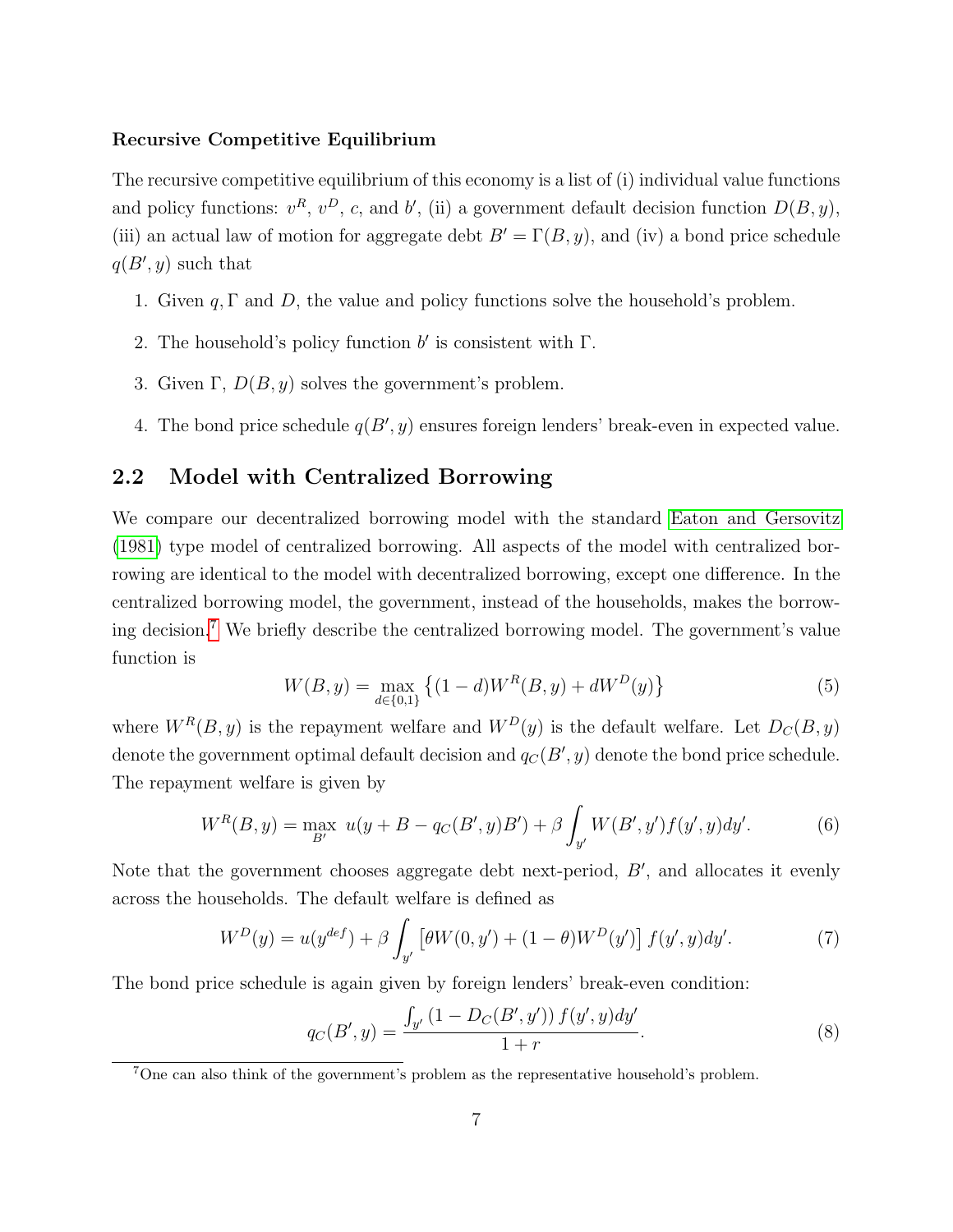The recursive competitive equilibrium of this economy consists of a list of the government's value functions,  $\{W, W^R, W^D\}$ , policy functions  $\{B', D_C\}$  and a bond price schedule  $q_C(B', y)$  such that

- 1. Under  $q_C$ , the value and policy functions solve the government's problem.
- 2. The bond price  $q_C(B', y)$  ensures foreign lenders' break-even in expected value.

### 2.3 Comparison of the Two Borrowing Environments

In order to facilitate exposition, we treat the value functions and the bond price functions as differentiable in this subsection.<sup>[8](#page-9-0)</sup> The first order condition in the model with centralized borrowing is

<span id="page-9-2"></span>
$$
u'(c)\left[q_C(B',y) + \frac{\partial q_C(B',y)}{\partial B'}B'\right] = \beta \int_{y'} \left(1 - D_C(B',y')\right) u'(c') f(y',y) dy'.\tag{9}
$$

The  $\frac{\partial q_C(B', y)}{\partial B'}$  bord represents the change in the bond price in response to one extra unit of the bond. This term is not present in the corresponding first order condition in the model with decentralized borrowing:

<span id="page-9-3"></span>
$$
u'(c)q(B',y) = \beta \int_{y'} (1 - D(B', y')) u'(c') f(y', y) dy', \qquad (10)
$$

since households take the bond price as given.

For expository purposes, let us compare the debt levels assuming that the bond price schedules and the default sets are the same in the two models, that is  $q_C = q$  and  $D_C = D$ . Denote the optimal bond holdings in the model with centralized borrowing and in the model with decentralized borrowing by  $B_C'$  and  $B_D'$ , respectively.<sup>[9](#page-9-1)</sup> For sufficiently low levels of debt, the government enforces repayments under all future shocks and thus the economy faces the risk-free interest rate. We denote the maximum amount of such debt by  $\overline{B}'$  and refer to it as the safe debt limit. Then it must be the case that  $\frac{\partial q(B', y)}{\partial B'} = 0$  for any  $B' > \overline{B}'$ . This implies that  $B'_C = B'_D$  if the optimal debt is below the safe debt limit in both models.

Now consider the effect of raising debt by one unit when  $B' < \overline{B}'$ . The marginal cost is the expected loss in future utility conditional on not defaulting next period, which is the

<span id="page-9-0"></span><sup>&</sup>lt;sup>8</sup>The solution method employed in the quantitative analysis section does not depend on the differentiability of the value functions and the bond price schedule.

<span id="page-9-1"></span><sup>&</sup>lt;sup>9</sup>With decentralized borrowing, individual households choose  $b'_D$  instead of  $B'_D$ . In equilibrium, however, individual and aggregate debt coincide. Thus, we compare aggregate debt in the two models.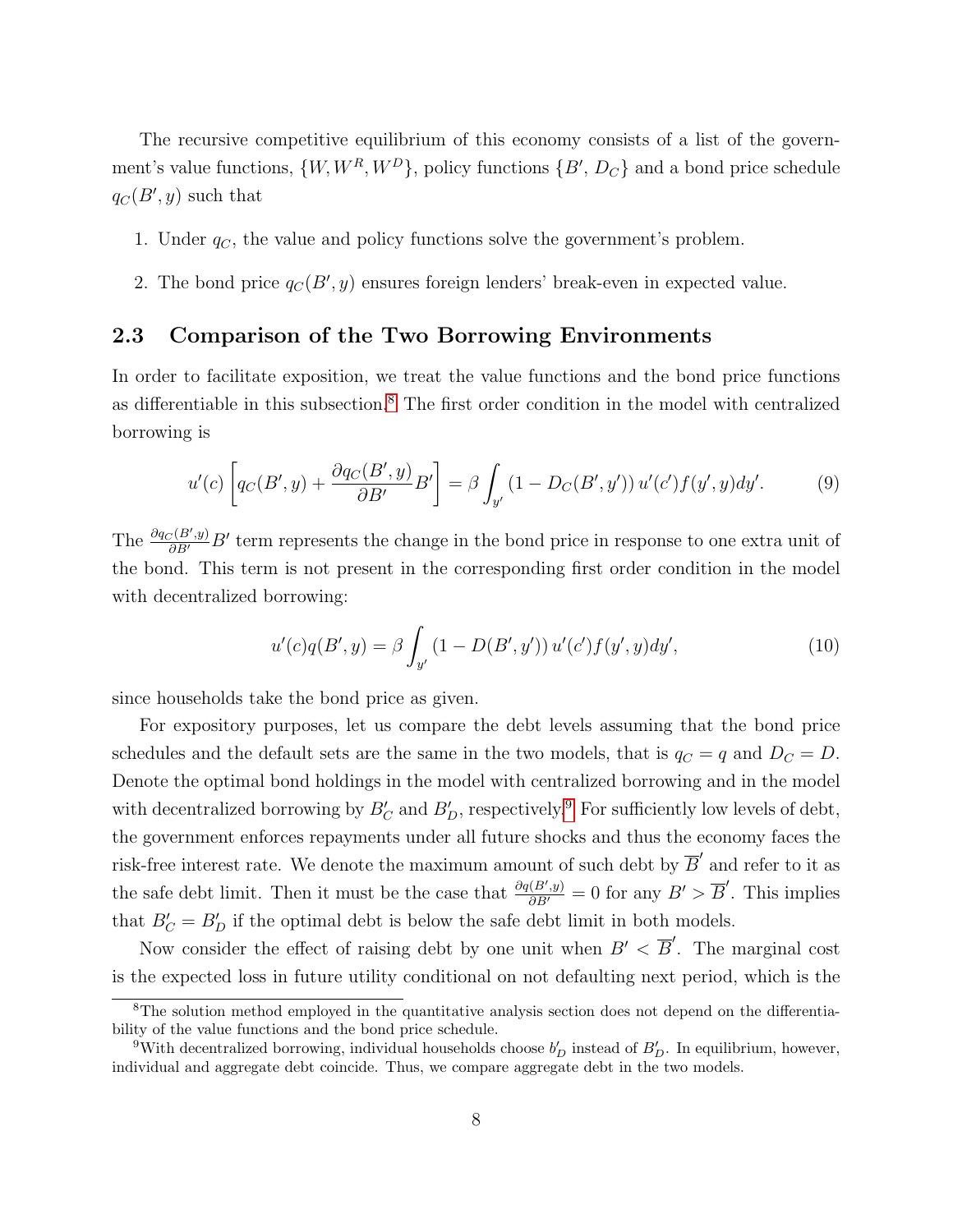right hand side of equation [\(9\)](#page-9-2) and [\(10\)](#page-9-3). The marginal benefit is the current utility gain from the resource raised by one extra unit of debt, which is the left hand side of these two equations. We plot the marginal cost and benefit for each model in Figure [2.](#page-10-0) The marginal costs are identical across the two models and rise with the debt level  $B'$ . The marginal benefits in both models decline with the debt level  $B'$ . Moreover, the marginal benefit is higher under decentralized borrowing, since  $\frac{\partial q(B', y)}{\partial B'} > 0$  and  $\frac{B'\partial q(B', y)}{\partial B'} < 0$ . At the optimal debt level, the marginal benefit equals the marginal cost. This implies that  $B'_C > B'_D$ , and so the households would like to borrow more under decentralized borrowing.

<span id="page-10-0"></span>Figure 2: Marginal Benefit and Cost of Debt



When making borrowing decisions, the government internalizes the adverse effect of additional borrowing on the bond price, but individual households, acting as price takers, do not. This is an example of a pecuniary externality: one individual's actions affect another individual's welfare through prices.<sup>[10](#page-10-1)</sup> Pecuniary externalities by themselves are not a source of inefficiency since they work within the market mechanism through prices. However, they do cause efficiency losses and lower welfare if there are other market imperfections such as incomplete markets and limited enforcement in the model.<sup>[11](#page-10-2)</sup>

The above discussions assume that the bond price and default schedules are the same in the two models. These assumptions automatically hold if default never occurs in equilibrium and the bond price schedule is an exogenous function of aggregate debt. In this case, decen-

<span id="page-10-1"></span> $10$ [Levchenko](#page-25-5) [\(2005\)](#page-25-5) highlights another source of externality of private borrowing. When there are heterogeneous agents and heterogeneous access to international financial markets, financial integration might break domestic risk sharing and hurt those without access to international financial markets.

<span id="page-10-2"></span> $11$ For more discussions on efficiency losses from pecuniary externalities, see [Loong and Zeckhauser](#page-25-6) [\(1982\)](#page-25-6) and [Greenwald and Stiglitz](#page-24-9) [\(1986\)](#page-24-9).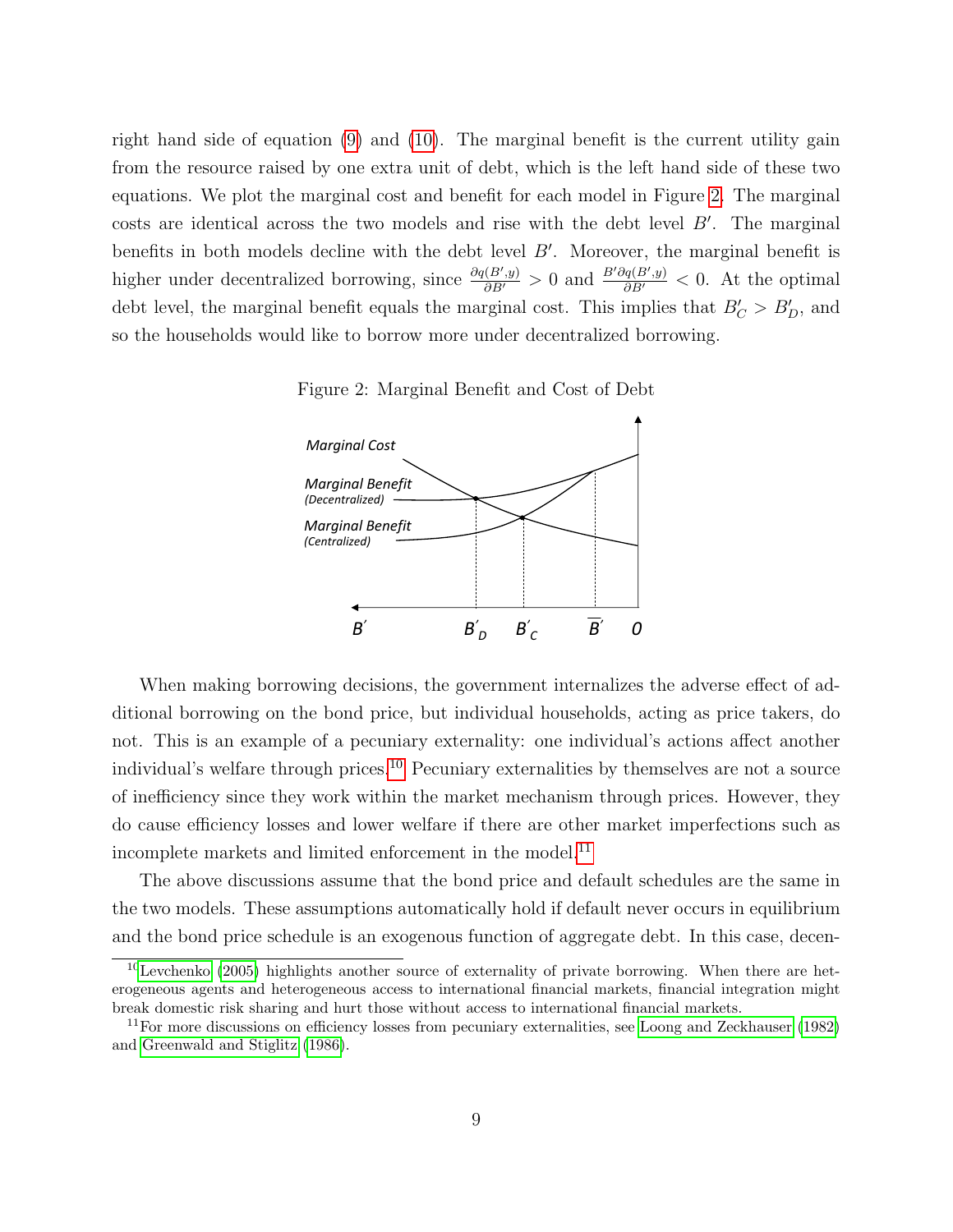tralized borrowing unambiguously leads to overborrowing in equilibrium.[12](#page-11-0) However, in our model both the bond price and default schedules are endogenous. Given the overborrowing incentives of the households, borrowing costs are higher and welfare, especially the repayment welfare, is lower under decentralized borrowing. Consequently, the government has a higher incentive to default, and the bond price schedule is less favorable under decentralized borrowing, i.e., the default set changes and the bond price schedule shifts. This bond price schedule effect reduces borrowing. Hence, whether decentralized borrowing leads to equilibrium overborrowing depends on which effect dominates: the overborrowing incentive or the bond price schedule effect. We analyze quantitatively the impacts of decentralized borrowing on the equilibrium debt level in the next section.

### 3 Quantitative Analysis

This section investigates the quantitative implications of the decentralized borrowing model. In order to highlight the impacts of decentralized borrowing, we first compare the equilibrium dynamics of the decentralized and centralized borrowing environments. We then evaluate the ability of the decentralized borrowing model to account for observed statistical moments of the business cycle in Argentina.

### 3.1 Calibration and Computation

We calibrate the model at the quarterly frequency. The utility has standard CRRA form:  $u(c) = \frac{c^{1-s}-1}{1-c}$  $\frac{-s-1}{1-s}$ , where the coefficient of relative risk aversion s is 2. The risk-free interest rate is set to 1.7%, corresponding to the average quarterly interest rate of a five-year U.S. treasury bond for the period 1983–2001. The income shock  $y_t$  follows an AR(1) process:  $\ln(y_t) = \rho \ln(y_{t-1}) + \varepsilon_t$  with  $|\rho| < 1$  and  $\varepsilon_t \sim N(0, \sigma_{\varepsilon}^2)$ . We use the time series of Argentina's GDP to calibrate the shock process and estimate  $\rho$  to be 0.945 and  $\sigma_{\varepsilon}$  to be 0.025.

The default penalty plays a crucial role in sovereign debt models. In the benchmark calibration, we assume that the default penalty is disproportionately large for large income shocks, following [Arellano \(2008\)](#page-24-3). Specifically,  $y^{def}$  has the following form:

$$
y^{def} = \begin{cases} (1 - \lambda)\bar{y} & \text{if } y > (1 - \lambda)\bar{y} \\ y & \text{if } y \le (1 - \lambda)\bar{y} \end{cases},
$$
(11)

where  $\bar{y}$  denotes the unconditional mean of income shocks, and  $\lambda$  characterizes the income loss after default. A larger  $\lambda$  makes the default penalty more severe both by lowering the

<span id="page-11-0"></span> $12$ This is one of the examples in [Uribe](#page-25-0) [\(2006\)](#page-25-0) and referred to as the debt-elastic country premium case.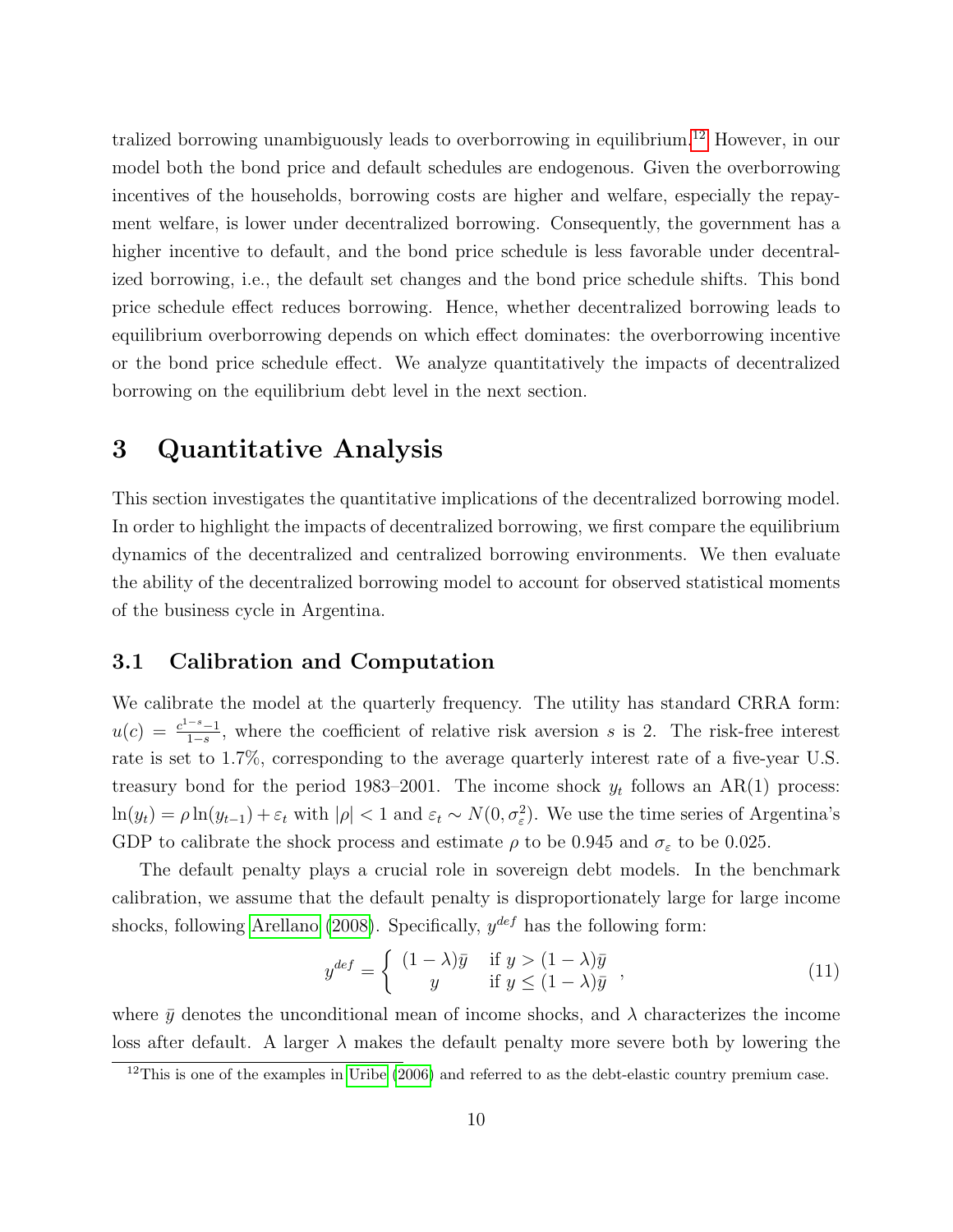threshold income shock that is subject to income loss and by raising the magnitude of income loss. We refer to this specification as the *asymmetric default penalty*. An alternative specification is the *symmetric default penalty* where income loss is a constant fraction of the income shock. We conduct the sensitivity analysis on the default penalties in the next section.

The empirical motivation for the asymmetric default penalty is that sovereign default is often accompanied by a drop in private credit, and so the economy would have to forgo larger income under good shocks.<sup>[13](#page-12-0)</sup> The technical motivation is that with a symmetric default penalty, sovereign debt models rarely generate equilibrium default and fail to match the default rate observed in the data. The asymmetric default penalty makes default attractive when the country experiences bad shocks, and thus helps raise the default probability.

The default penalty parameter  $\lambda$ , the discount factor  $\beta$ , and the re-entry probability  $\theta$  are chosen such that the model with decentralized borrowing produces the 3% default probability, 14% income drop upon default, and 1.75% standard deviation of the trade balance observed in the Argentina data. The default penalty parameter  $\lambda$  is estimated to be 0.08 and the discount factor  $\beta$  is 0.97. The re-entry probability  $\theta$  is estimated to be 0.1, which corresponds to 10 quarters of exclusion from international financial markets after default. This is in line with the historical evidence presented in Gelos et al.  $(2008).<sup>14</sup>$  $(2008).<sup>14</sup>$  $(2008).<sup>14</sup>$  See the lower panel of Table [1](#page-13-0) for the summary of these parameter values.

With the functional forms and parameters described above, we solve the models numerically. The shock is discretized into a 21-state Markov chain using a quadrature based method of [Tauchen and Hussey \(1991\)](#page-25-7). [Hatchondo et al. \(2008\)](#page-24-11) show that the discrete statespace technique (DSS) is likely to introduce spurious interest rate movements and amplify the volatility and countercyclicality of the interest rate. To address this concern, we augment the DSS method by interpolating the bond price schedule. The detailed interpolation algorithm and the effect of the interpolation are presented in Appendix A.

After solving the model, we simulate the model for 500,000 periods and find the latest 1,000 default episodes. We extract 74 consecutive observations of the normal period before each default event and examine the mean statistics over these samples. The 74 observations prior to a default episode correspond to the number of quarters between the latest two default events in Argentina.[15](#page-12-2) In the next subsection, we compare the implications of the

<span id="page-12-1"></span><span id="page-12-0"></span> $13$ [Mendoza and Yue](#page-25-4) [\(2008\)](#page-25-4) present a model that generates endogenously this form of income loss.

<sup>14</sup>[Gelos et al.](#page-24-10) [\(2008\)](#page-24-10) find, for all defaulting episodes during the period of 1980–2000, that the median exclusion length is 3 years after default.

<span id="page-12-2"></span><sup>&</sup>lt;sup>15</sup>In the model with centralized borrowing, default is so rare that only 53 samples satisfy our criteria. We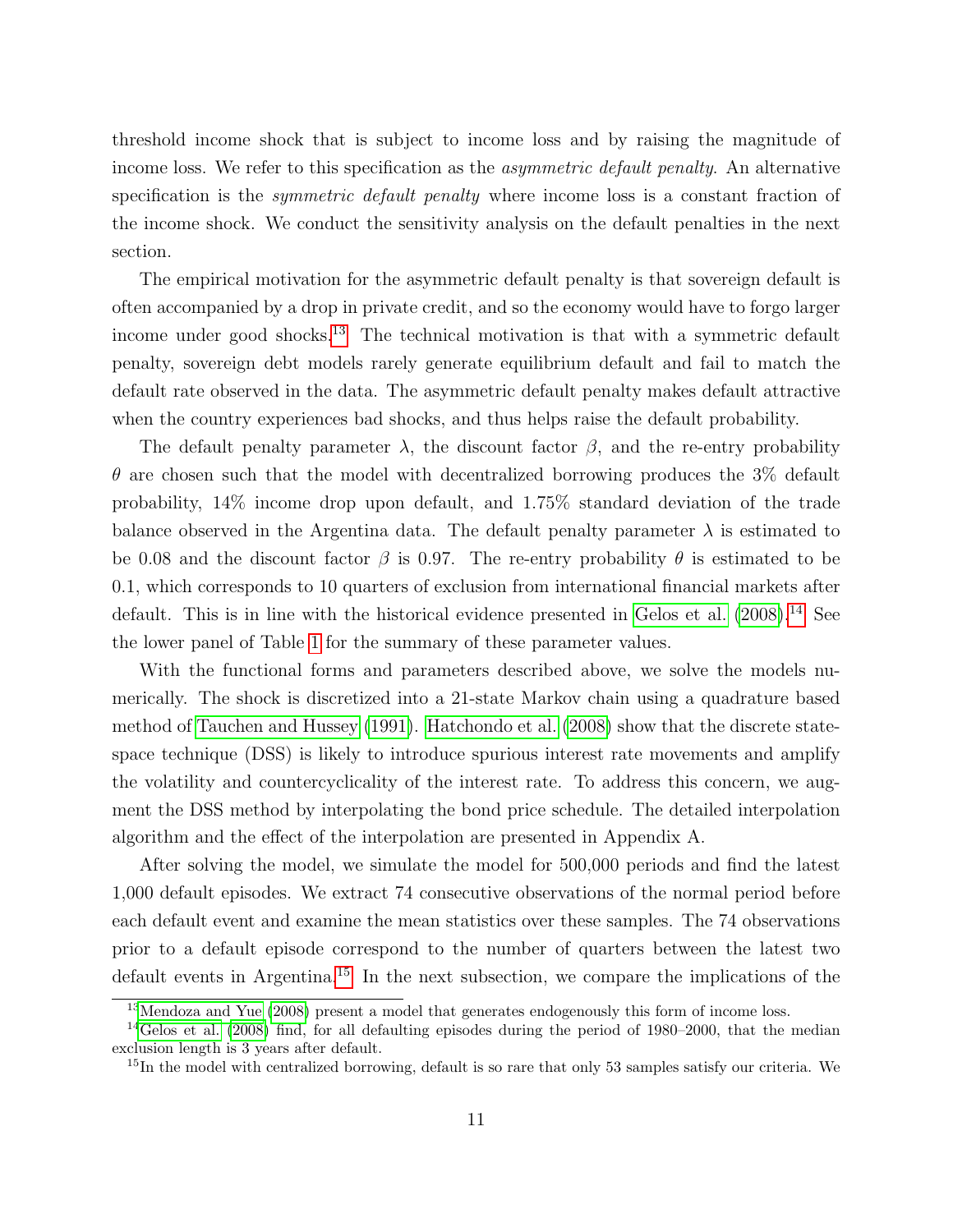decentralized borrowing model with those of the centralized borrowing model.

#### 3.2 Decentralized versus Centralized Borrowing

Table [1](#page-13-0) presents statistics for the Argentina data and for the decentralized and centralized borrowing models. The first column shows business cycle statistics for Argentina from 1983 to 2001. The annual default probability of 3% is based on three default episodes in approximately one hundred years. The average debt over GDP ratio of 43.36% is calculated for the period from 1983 to 2001 using Global Development Finance. The debt statistics include total external debt of the private and public sectors. The second column of Table [1](#page-13-0) presents the statistics in the model with decentralized borrowing. To highlight the role of decentralized borrowing, we present these statistics in the model with centralized borrowing under the same set of parameter values in the third column.

| <b>Statistics</b>             | Data     | Model         |               |               |  |
|-------------------------------|----------|---------------|---------------|---------------|--|
|                               |          | Decentralized | Centralized 1 | Centralized 2 |  |
| mean(spread)                  | 10.31    | 10.20         | 0.49          | 10.21         |  |
| std(spread)                   | 5.60     | 19.91         | 0.82          | 7.12          |  |
| mean(B/y)                     | $-43.36$ | $-16.57$      | $-14.80$      | $-4.94$       |  |
| std(y)                        | 8.12     | 5.73          | 5.62          | 5.84          |  |
| std(c)                        | 9.47     | 6.53          | 6.20          | 6.49          |  |
| std(TB/y)                     | 1.75     | 1.44          | 1.28          | 1.94          |  |
| corr(c, y)                    | 0.98     | 0.98          | 0.98          | 0.95          |  |
| corr(TB, y)                   | $-0.59$  | $-0.45$       | $-0.35$       | $-0.16$       |  |
| corr(spread, y)               | $-0.89$  | $-0.61$       | $-0.52$       | $-0.44$       |  |
| corr(spread, c)               | $-0.91$  | $-0.72$       | $-0.64$       | $-0.58$       |  |
| corr(spread, TB/y)            | 0.70     | 0.84          | 0.81          | 0.57          |  |
| prob(detault)                 | 3.00     | 3.01          | 0.04          | 3.07          |  |
| $drop$ in $y$ upon default    | $-14.21$ | $-14.01$      | $-16.88$      | $-9.76$       |  |
| $drop$ in c upon default      | $-16.01$ | $-13.63$      | $-16.59$      | $-9.61$       |  |
| welfare                       |          | 9.81          | 9.93          | 9.94          |  |
| discount factor $\beta$       |          | 0.97          | 0.97          | 0.89          |  |
| income loss $\lambda$         |          | 0.08          | 0.08          | 0.03          |  |
| re-entry probability $\theta$ |          | 0.10          | 0.10          | 0.25          |  |

<span id="page-13-0"></span>Table 1: Comparison of Decentralized and Centralized Borrowing

Note: All statistics except correlations and welfare are in percentage terms. The income and consumption drops in default are based on the 2001 default episode. The interest rate spread is computed as the difference of the EMBI yield and the yield of a 5 year U.S. bond.

thus compute the model statistics based on these 53 samples.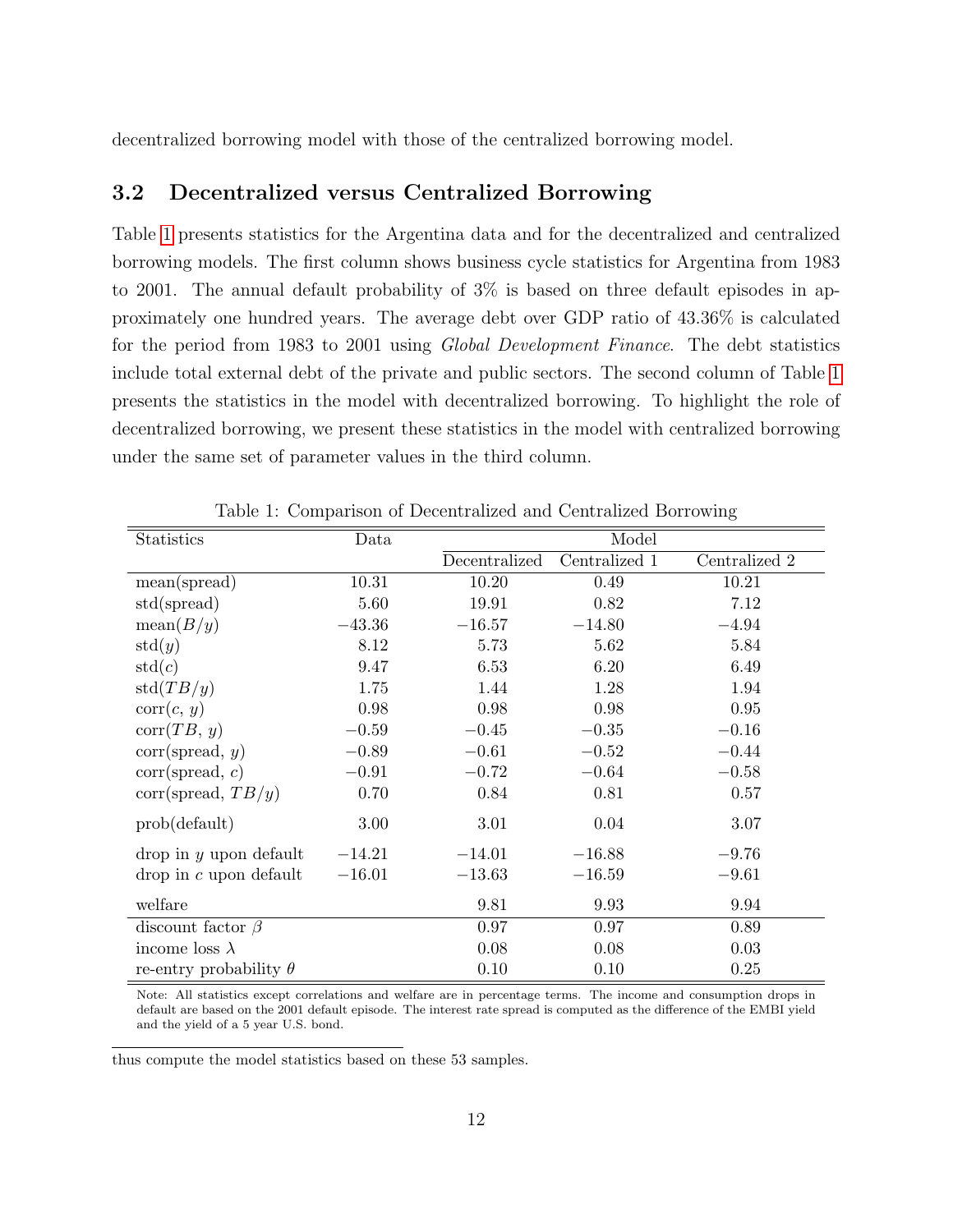There are three striking differences between the decentralized and centralized borrowing models. First, the mean spread under decentralized borrowing is higher by a factor of more than twenty compared to that under centralized borrowing. Second, the model with decentralized borrowing exhibits a much higher default probability, 3.01%, far exceeding 0.04% in the model with centralized borrowing. Third, the decentralized borrowing model generates a higher debt to income ratio than the centralized borrowing model does. The mean debt to income ratio is 16.57% in the decentralized borrowing model, while it is 14.80% in the centralized borrowing model.

To understand these differences, we examine borrowing decisions in the two models. Figure [3](#page-14-0) plots the desired borrowing conditional on not defaulting over the current bond holdings.<sup>[16](#page-14-1)</sup> Desired borrowing is similar across the two models for low levels of debt. As the debt level increases, desired borrowing increases faster under decentralized borrowing. Under centralized borrowing, the government recognizes that the interest rate increases as an additional unit of debt is taken. Under decentralized borrowing, however, households do not take into account the interest rate effect of their borrowing and would like to overborrow. This negative externality becomes especially severe when current debt is large and the interest rate rises sharply with an additional unit of debt.

<span id="page-14-0"></span>



Borrowing and default are two instruments with which households affect their consumption path. Under centralized borrowing, the government, or equivalently the representative

<span id="page-14-1"></span><sup>16</sup>All figures in this subsection are based on the income shock, which is 5% below the mean. We observe the same qualitative results for the other income shocks. Both the current and next-period bond holdings are normalized by the mean income shock.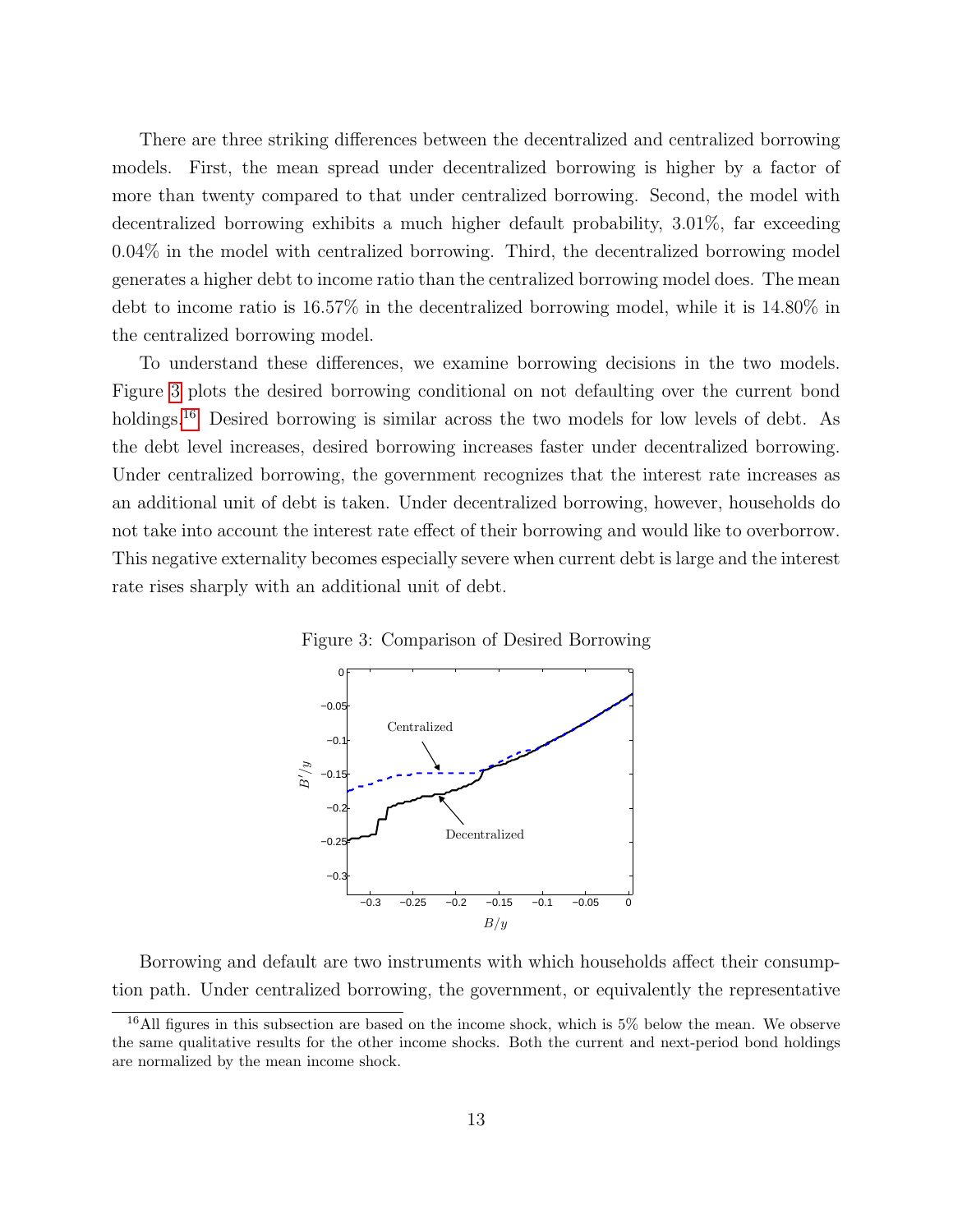household, owns both instruments. Under decentralized borrowing, the households have only the first instrument and tend to take debt recklessly since they fail to internalize the negative externality of their borrowing. Thus, welfare, especially the repayment welfare, is lower under decentralized borrowing, as shown in Figure [4.](#page-15-0) Consequently, the government finds default attractive for a wider range of debt levels under decentralized borrowing.



<span id="page-15-0"></span>Figure 4: Comparison of Value Functions

The failure of individual households to internalize the effect of their borrowing on the government's default choices lowers the bond price schedule under decentralized borrowing. As shown in the left panel of Figure [5,](#page-16-0) the prices are discounted by more for any level of bonds under decentralized borrowing. This less favorable bond price schedule generates tighter debt limits and constrains borrowing by more. The right panel displays the total resources that debt generates,  $q(B', y)B'$ . Any debt B' less than the safe debt limit  $\overline{B}'$ generates resources  $B'/(1 + r)$ . Once it exceeds the safe debt limit, the debt becomes risky. Let us refer to the debt level which maximizes the resource obtained from foreign lenders,  $q(B', y)B'$ , as the risky debt limit, denoted by  $\underline{B}'$ . The optimal level of debt would never exceed the risky debt limit because the borrower can obtain the same amount of resources with a smaller next-period repayment. As shown in the figure, both the safe and risky debt limits are tighter under decentralized borrowing.

The incentive to overborrow and the steeper bond price schedule have opposite effects on the equilibrium level of debt. Whether decentralized borrowing leads to larger equilibrium debt depends on which force dominates. Under the benchmark calibration, desired borrowing is higher even when the bond price schedule is less favorable under decentralized borrowing. This leads to higher equilibrium debt under decentralized borrowing. Figure [6](#page-17-0)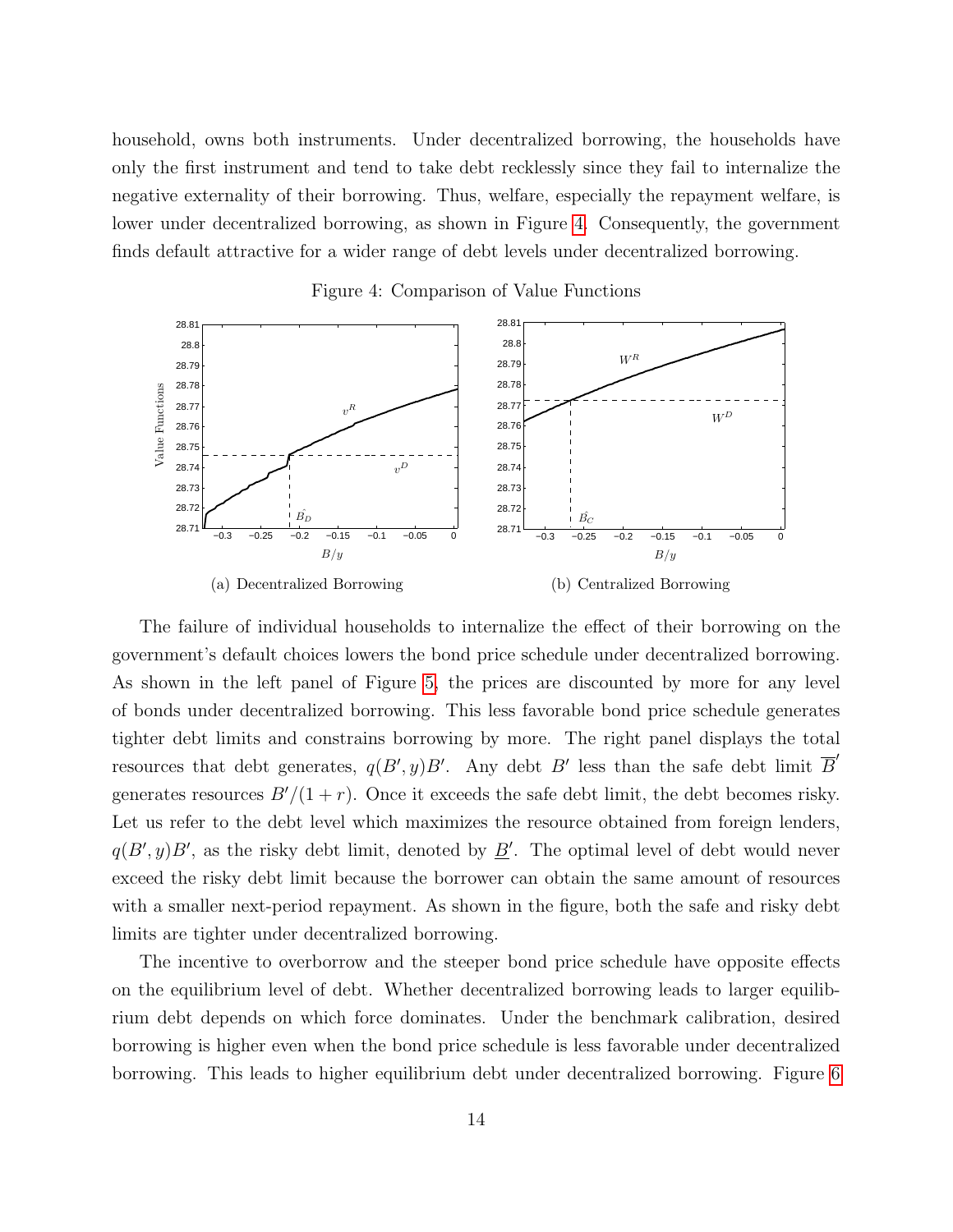

<span id="page-16-0"></span>Figure 5: Comparison of Bond Price Schedules

shows the limiting distribution of bond holdings as shares of mean income for the two models. The distribution is more concentrated on high debt levels in the decentralized borrowing model, while it is more dispersed in the centralized borrowing model. This implies that even with higher costs of borrowing, the incentive to overborrow is strong enough to induce the households to issue more debt. As a result, the interest rate spread is substantially higher under decentralized borrowing. Also, the interest rate spread is more countercyclical under decentralized borrowing. As shown in Table [1,](#page-13-0) corr(spread, y) and corr(spread, c) are  $-0.61$ and  $-0.72$ , respectively, under decentralized borrowing, and  $-0.52$  and  $-0.64$ , respectively, under centralized borrowing.

Table [1](#page-13-0) also reports the welfare statistics, measured as permanent consumption, for each simulated model.<sup>[17](#page-16-1)</sup> The welfare is  $1\%$  lower under decentralized borrowing than under centralized borrowing. The 1% welfare difference is economically significant, considering that the welfare cost of business cycles estimated by [Lucas \(1987\)](#page-25-8) is only about one-tenth of a percent of consumption.[18](#page-16-2)

In summary, the decentralized borrowing model generates a larger default rate, a higher mean spread, lower welfare and larger equilibrium debt than the centralized borrowing model in the benchmark calibration. All these findings, except the one on equilibrium debt, are robust to different default penalty parameters and specifications. We will discuss these robustness checks in the next section.

<span id="page-16-1"></span><sup>&</sup>lt;sup>17</sup>The welfare calculation is based on the limiting distribution.

<span id="page-16-2"></span><sup>&</sup>lt;sup>18</sup>More recently, [Otrok](#page-25-9) [\(2001\)](#page-25-9) also finds very small welfare costs of business cycles.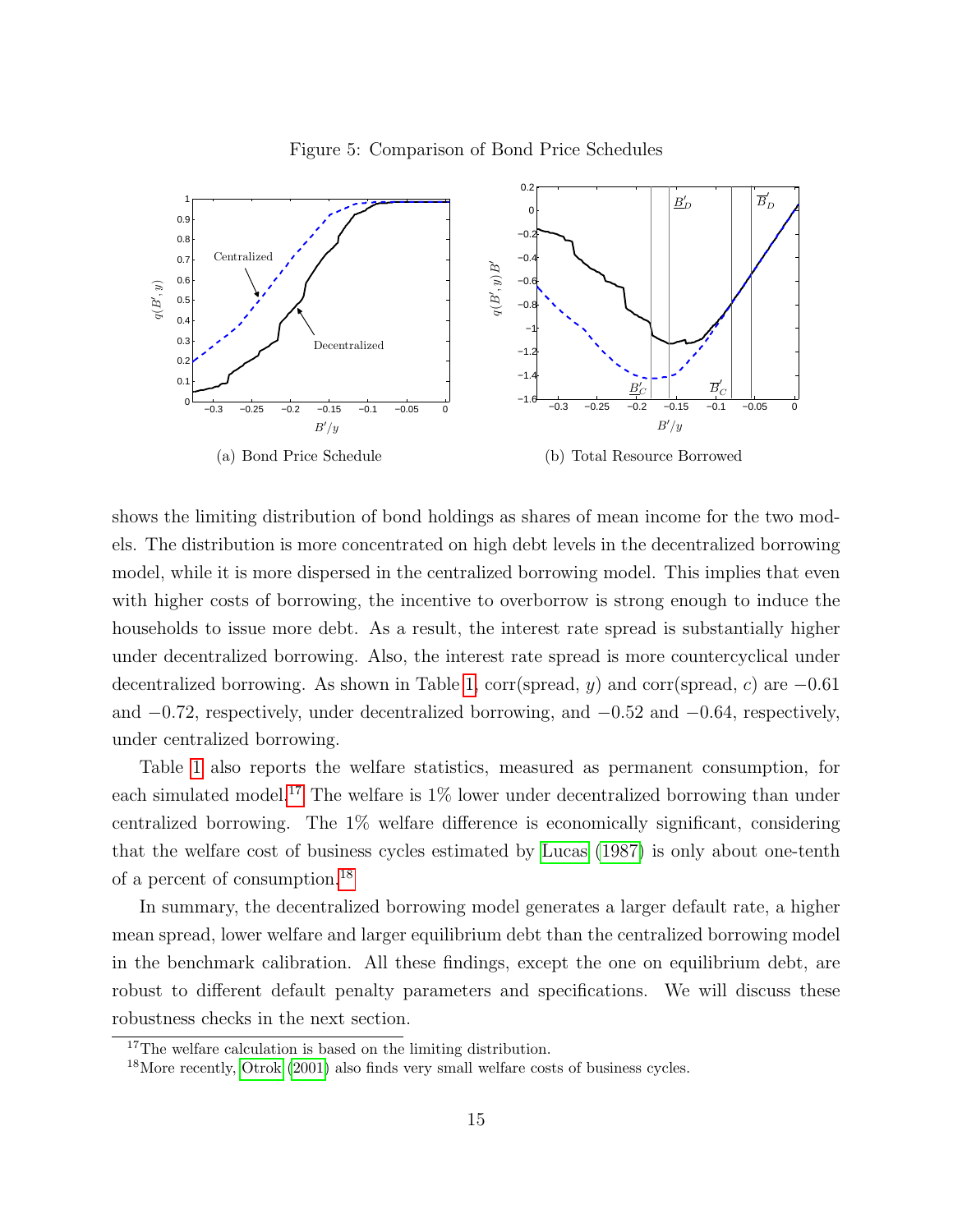

<span id="page-17-0"></span>Figure 6: Comparison of Bond Distributions

#### 3.3 Quantitative Predictions of the Models

In this subsection, we compare the quantitative predictions of the two models with the Argentine data. Both models are calibrated to match the relevant moments in the data. In particular, the parameters  $\beta$ ,  $\lambda$ , and  $\theta$  are calibrated to best match the default rate, income loss, and trade-balance volatility in the data. Unlike the model with decentralized borrowing, the model with centralized borrowing has difficulty in generating all three moments. To generate a realistic default probability, it needs an unrealistically low discount factor of 0.89, implying a quarterly interest rate as high as 12%. Under such a low discount factor, the volatility of the trade balance is high and the income loss during default is small relative to the data. The fourth column of Table [1](#page-13-0) shows the statistics of the recalibrated model with centralized borrowing.

The most striking difference across these two models is the equilibrium debt level. The debt to income ratio is less than 5% in the model with centralized borrowing. However, it is about 17% in the model with decentralized borrowing—much closer to the data. The model with centralized borrowing can generate larger equilibrium debt, but only at the expense of substantially lowering equilibrium default rates. In contrast, the model with decentralized borrowing has an inherent mechanism to produce both aspects jointly: households tend to borrow more and the government tends to default more. Importantly, the decentralized borrowing model brings the key moments closer to the data without resorting to unrealistic discount factors.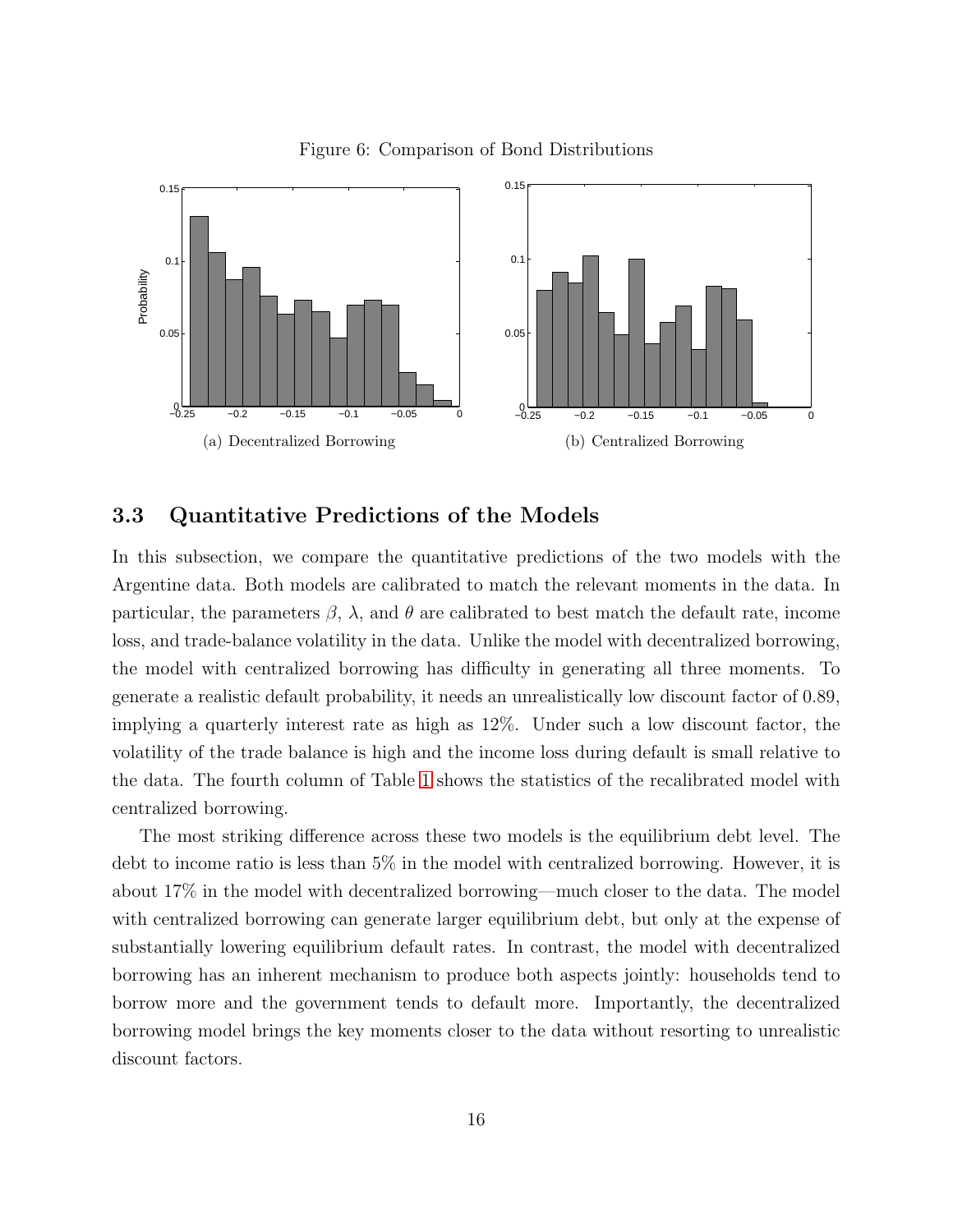The model with decentralized borrowing also shows better performance in terms of replicating countercyclical trade balances and interest rate spreads. The correlation between the trade balance and income is −0.59 in the data; it is only −0.16 in the model with centralized borrowing, but −0.45 in the model with decentralized borrowing. The correlation between the interest rate spread and income is  $-0.89$  in the data; it is only  $-0.44$  in the model with centralized borrowing, but  $-0.61$  in the model with decentralized borrowing. Both models replicate well the mean interest rate spread, the income volatility and the consumption volatility. In particular, consumption is more volatile than income. On the other hand, the model with decentralized borrowing overestimates the volatility of the interest spread.

# 4 Overborrowing or Underborrowing

The calibrated model with decentralized borrowing generates a larger default rate, a higher mean spread, lower welfare and larger equilibrium debt than the model with centralized borrowing. This section examines whether these results are robust to different default penalty parameters and to an alternative symmetric specification of the default penalty. We find under all variations that decentralized borrowing implies a larger default rate, a higher mean spread, and lower welfare. The overborrowing result, however, is not robust: the decentralized borrowing model might generate underborrowing as we vary the default penalties.

### 4.1 Alternative Default Penalty Parameters

Consider the two models with the benchmark parameter values. In the first set of experiments, we vary the default income loss parameter  $\lambda$  from 1% to 20% while fixing all the other parameters. In the second set of experiments, we vary the re-entry probability from 1% to 40% while fixing all the other parameters. We plot the equilibrium debt to income ratios of the two models for these two sets of experiments in Figure [7.](#page-19-0) First of all, equilibrium debt in both models increases with the default income loss  $\lambda$  and decreases with the re-entry probability  $\theta$ . This is intuitive because larger values of  $\lambda$  or lower values of  $\theta$  are associated with more severe default penalties, and this in turn implies less frequent default and more lenient bond price schedules.

Second, we find that decentralized borrowing generates overborrowing for low values of λ, but underborrowing for high values of λ, as shown in the left panel of Figure [7.](#page-19-0) The differences in equilibrium debt appear to be small in the figure, but the magnitudes of overborrowing or underborrowing are not trivial. For example, decentralized borrowing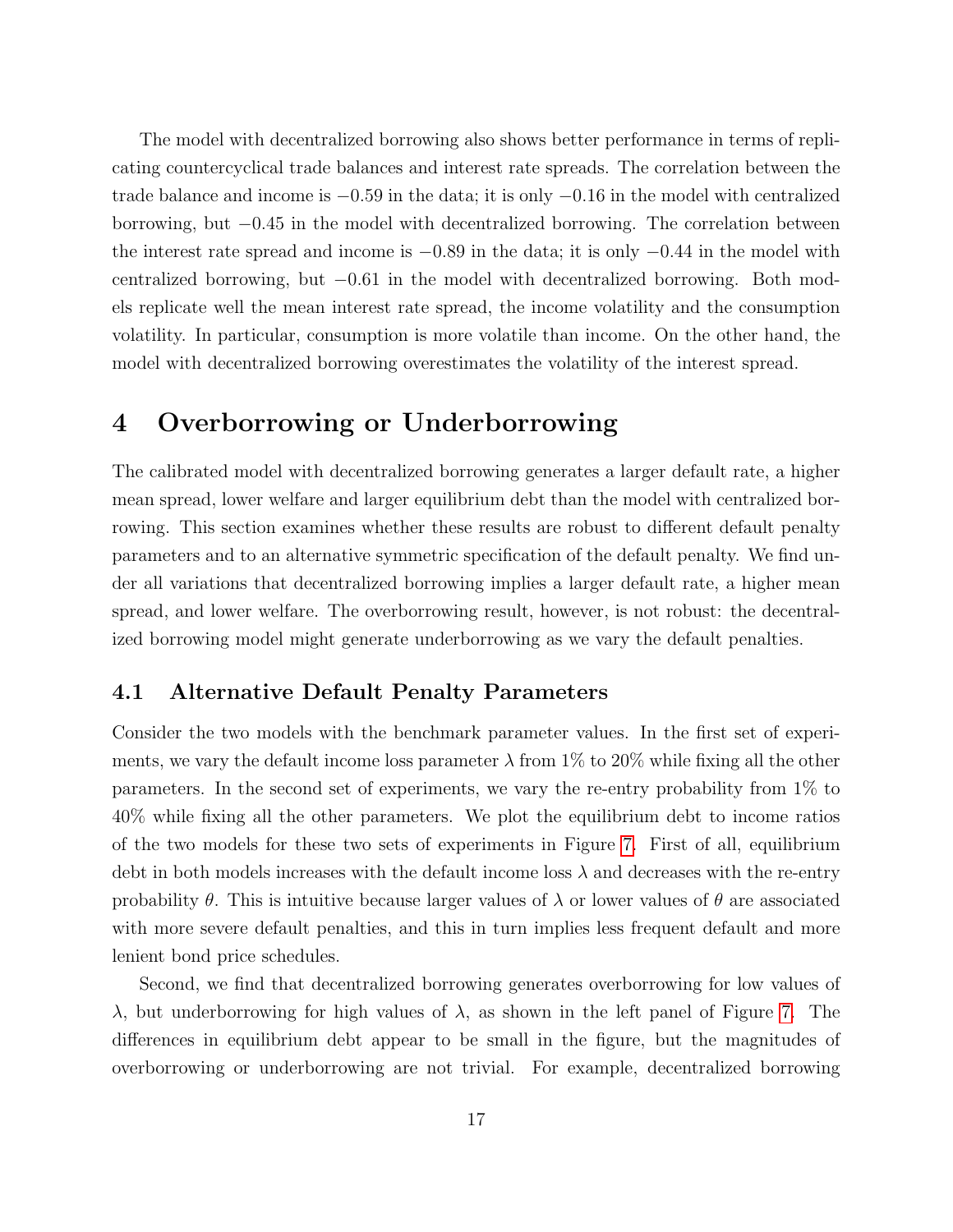

<span id="page-19-0"></span>Figure 7: Equilibrium Debt: Varying Default Penalties

generates overborrowing by 19.9% when  $\lambda$  is 0.04 and underborrowing by 7.5% when  $\lambda$  is 0.12. Note that for  $\lambda$  higher than 0.18, no default happens and thus the equilibrium debt levels are identical in both models.

As we discussed earlier, decentralized borrowing has two conflicting effects on equilibrium debt: the overborrowing and bond price schedule effects. The overborrowing incentive arises from the failure of individual households to internalize the effect of their borrowing on the bond price. This overborrowing effect is strong when the bond price schedule is steep, which can be seen from comparing the first order conditions in equation [\(9\)](#page-9-2) and [\(10\)](#page-9-3). On the other hand, the bond price schedule effect arises from the failure of individual households to internalize the effect of their borrowing on the government's default choices. This bond price schedule effect is strong when the difference between the bond price schedules in the two models is large.

When  $\lambda$  is low, the bond price schedules in both models are steep and the difference between them is small, as shown in the left panel of Figure [8.](#page-20-0) This implies a strong overborrowing effect and a weak bond price schedule effect. As  $\lambda$  increases, the bond price schedules in both models become flatter and the difference between them becomes larger, as shown in the right panel of Figure [8.](#page-20-0) This implies that the overborrowing effect weakens and the bond price schedule effect strengthens. Therefore, the overborrowing effect tends to dominate for low λ, but the bond price schedule effect tends to dominate for high  $λ$ .

Finally, we compare equilibrium debt of the two models for different re-entry probabilities θ. Decentralized borrowing generates overborrowing when θ is high, but underborrowing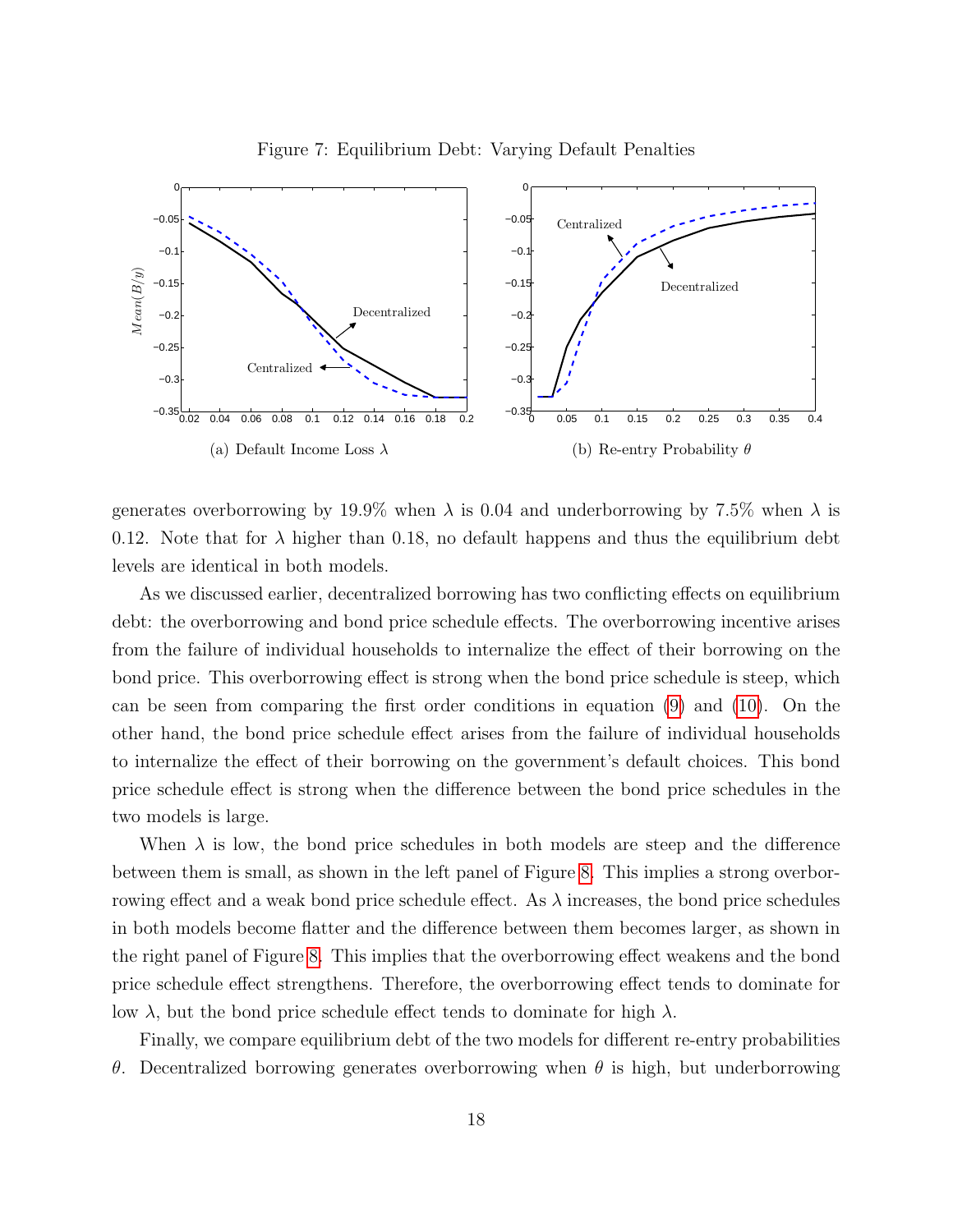<span id="page-20-0"></span>



when  $\theta$  is low. In particular, equilibrium debt under decentralized borrowing is 47.5% more when  $\theta$  is 0.3, but 14.5% less when  $\theta$  is 0.07. The equilibrium debt levels are identical across the two models for very low values of  $\theta$ , which implies no default in equilibrium. The intuition for these results is similar to that for different  $\lambda$ . When  $\theta$  is high, the bond price schedules are steep and similar in both models, which leads to equilibrium overborrowing. When  $\theta$  is low, the bond price schedules become flatter and the difference between them becomes larger, implying equilibrium underborrowing.

When the default rates are zero in both models, the two models generate identical business cycle statistics including the mean spread, default rate and welfare. In all the other cases, the model with decentralized borrowing generates larger default rates, higher mean spreads, and lower welfare than the model with centralized borrowing. Even when decentralized borrowing generates equilibrium underborrowing, the substantial difference in the bond price schedule, as shown in the right panel of figure [8,](#page-20-0) is enough to make the spreads higher in equilibrium. We report the detailed statistics for these experiments in Appendix B.

### 4.2 Alternative Default Penalty Specification

We now investigate the symmetric default penalty of the following form:

$$
y^{def} = (1 - \eta)y, \text{ for all } y,
$$
\n
$$
(12)
$$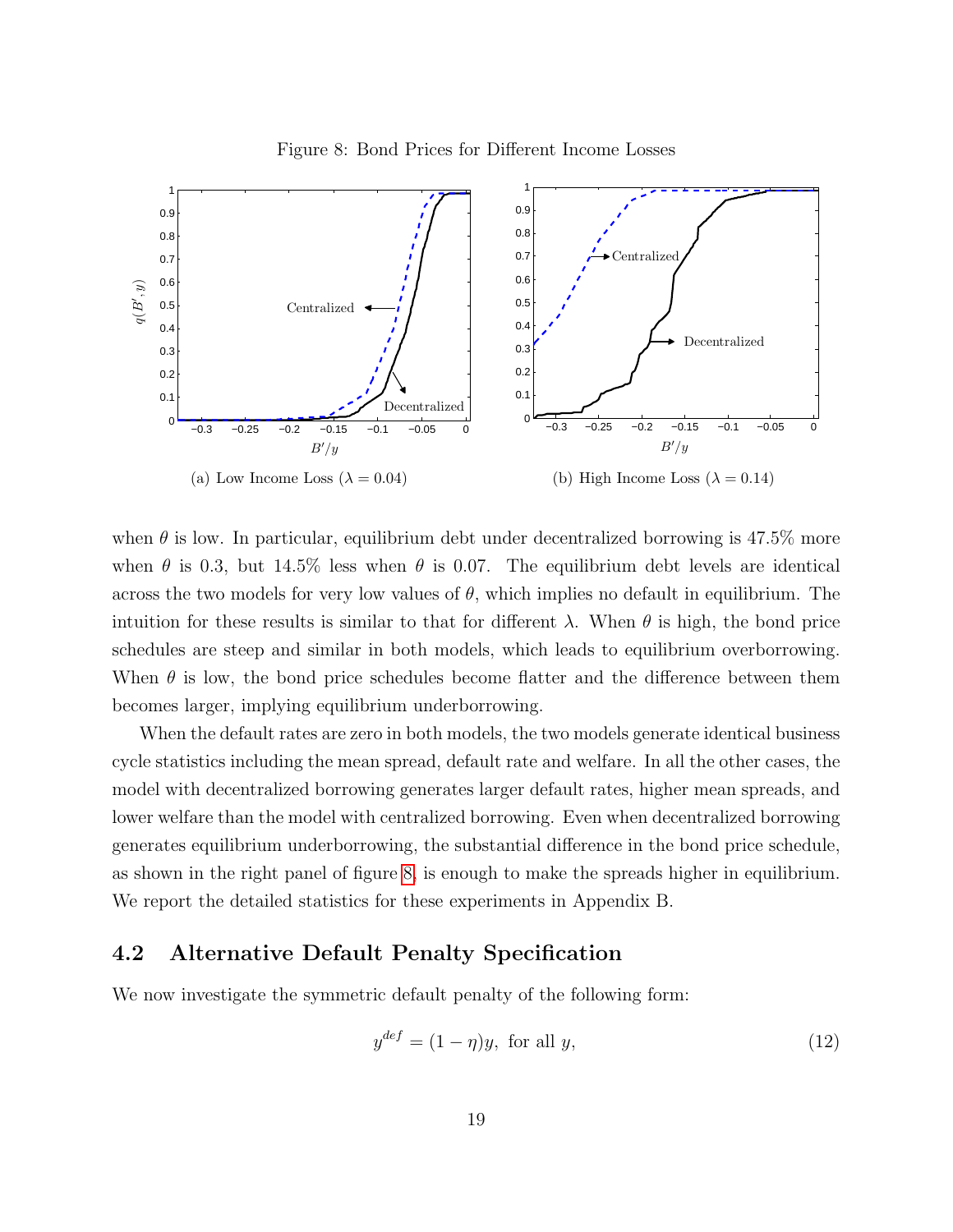where  $\eta$  captures the constant fraction of income loss after default. Figure [9](#page-21-0) shows equilibrium debt levels for different values of  $\eta$  and  $\theta$ . Surprisingly, under the symmetric default penalty, decentralized borrowing consistently generates underborrowing.



<span id="page-21-0"></span>Figure 9: Equilibrium Debt under Symmetric Default Penalty

To understand this result, we plot the bond price schedules for both models under the symmetric default penalty in the left panel of Figure [10.](#page-22-0) In the right panel, we plot the resources obtained from foreign lenders,  $q(B', y)B'$ , as a function of next-period debt. The bond price schedules are extremely steep and the risky-debt region  $[\underline{B}', \overline{B}']$  is tiny in both models. For the overborrowing effect to operate, the risky debt region needs to be large to accommodate the overborrowing incentives. Given the tiny risky debt region, equilibrium debt is mainly constrained by the safe debt limits in both models. Under decentralized borrowing, the overborrowing incentives tighten the safe debt limit greatly, and this translates into underborrowing in equilibrium.

As in the case with the asymmetric default penalty, the model with decentralized borrowing generates a higher default probability, a higher mean spread, and lower welfare for all the cases with positive default rates. We report the detailed statistics for different values of parameters in the symmetric default penalty case in Appendix B.

Our analysis shows that private borrowing does not necessarily lead to overborrowing when the lending practice is based on aggregate credit conditions. The shift from sovereign to private borrowing, however, unambiguously reduces welfare of domestic households and increases the likelihood of debt crisis. Therefore, regulations on private international borrowing are welfare improving. The most obvious policy would be to prohibit private borrowing.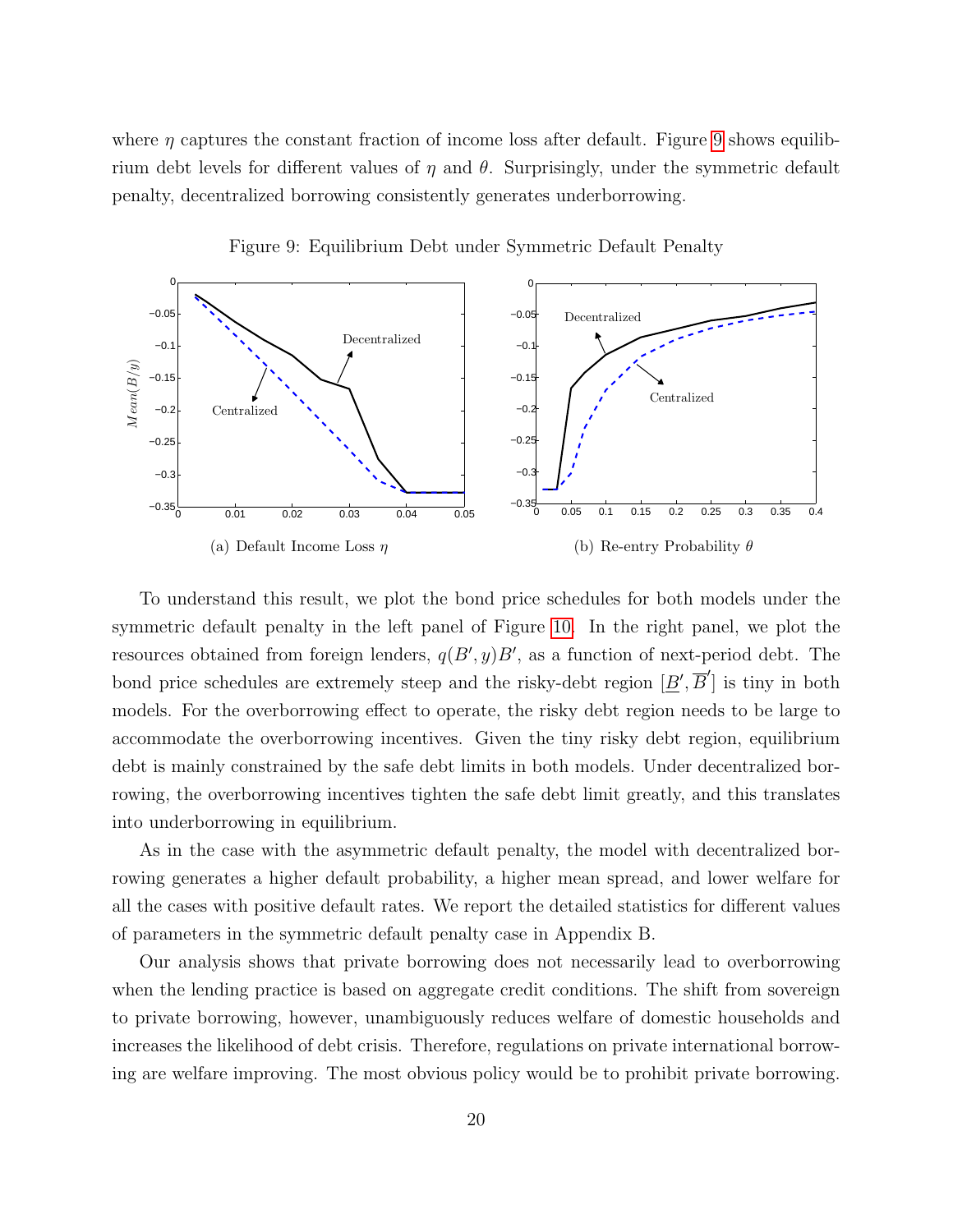

<span id="page-22-0"></span>Figure 10: Bond Prices Under Symmetric Default Penalty

This would require that the government be able to efficiently allocate funds among households. Alternatively, the government can impose, on international private borrowing, either taxes if there is overborrowing in equilibrium or subsidies if there is underborrowing in equilibrium.[19](#page-22-1) Future research on the optimal tax or subsidy on international private borrowing will be useful since in practice it is hard to implement capital controls.

# 5 Conclusion

This paper presented a quantitative model of a small open economy with decentralized borrowing and centralized default. In the model, individual households make borrowing decisions and a government makes default decisions to maximize the welfare of the representative household. Accordingly, foreign lenders price debt contracts based on macroeconomic variables: aggregate income shocks and aggregate debt levels. Private agents do not internalize the negative externality of their borrowing on aggregate credit costs, and thus have incentives to overborrow. As a result, decentralized borrowing drives up the economy-wide credit costs, raises the likelihood of sovereign default, and lowers welfare.

Despite the overborrowing incentives, the model with decentralized borrowing does not necessarily lead to a higher level of equilibrium debt than the model with centralized borrowing. This is because households also face a less favorable bond price schedule under

<span id="page-22-1"></span><sup>19</sup>For discussions of optimal policy under complete markets, see [Jeske](#page-25-1) [\(2006\)](#page-25-1), [Kehoe and Perri](#page-25-10) [\(2004\)](#page-25-10) and [Wright](#page-25-2) [\(2006\)](#page-25-2).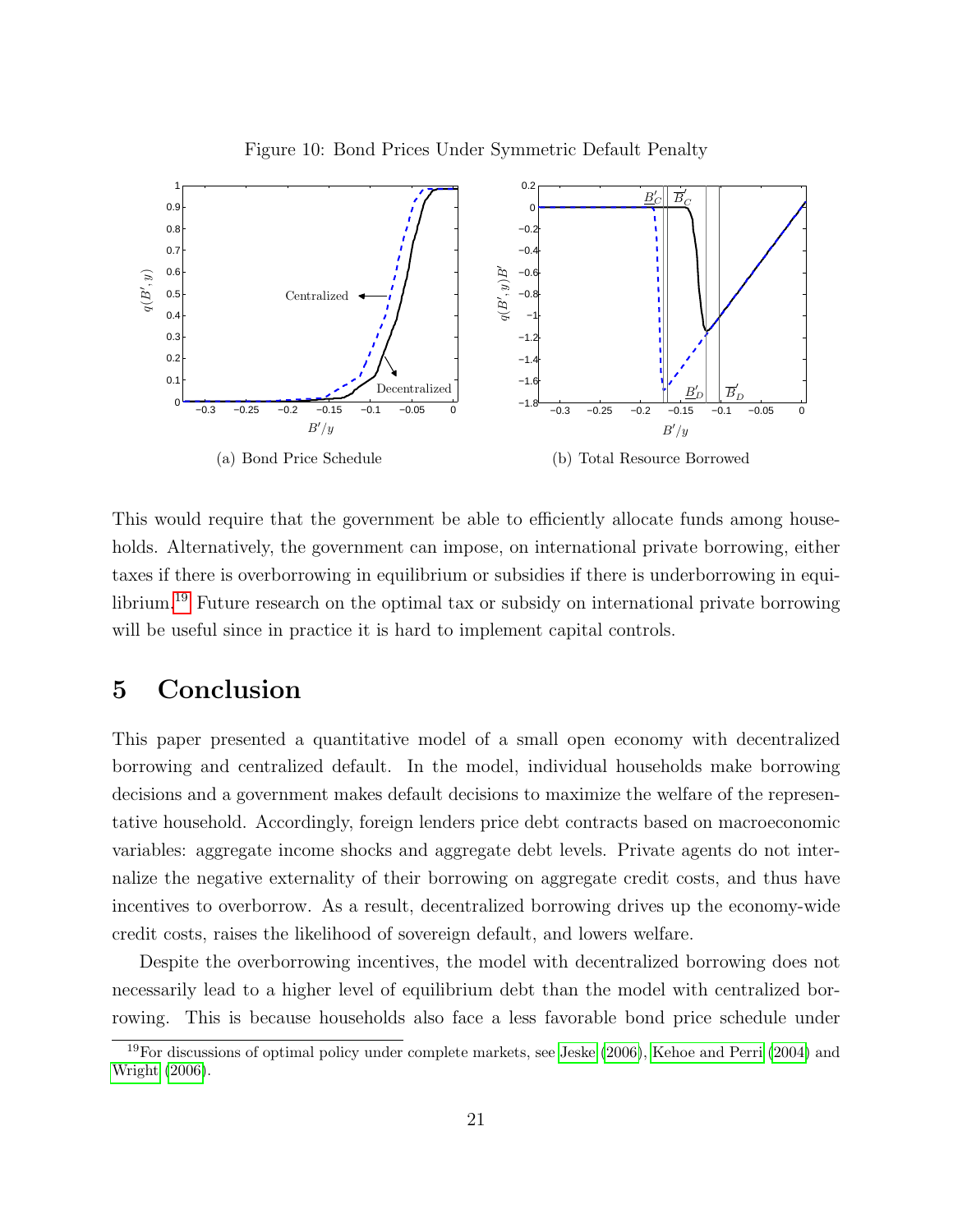decentralized borrowing, which tends to reduce the optimal level of debt. When the income loss after default is disproportionately large under good income shocks, decentralized borrowing generates overborrowing in equilibrium for lenient default penalties, but underborrowing for severe default penalties. When the income loss is proportional to the income shock, decentralized borrowing always generates a lower equilibrium debt level for a wide range of default penalties.

The introduction of decentralized borrowing improves the quantitative fit of the model to the data. The standard sovereign debt models with centralized borrowing have difficulties in simultaneously generating a reasonable default rate and equilibrium debt level. In contrast, the model with decentralized borrowing has an inherent mechanism to improve the performance on both statistics jointly: the households tend to borrow more and the government tends to default more. Importantly, the decentralized borrowing model brings the key moments closer to the data without resorting to unrealistic discount factors.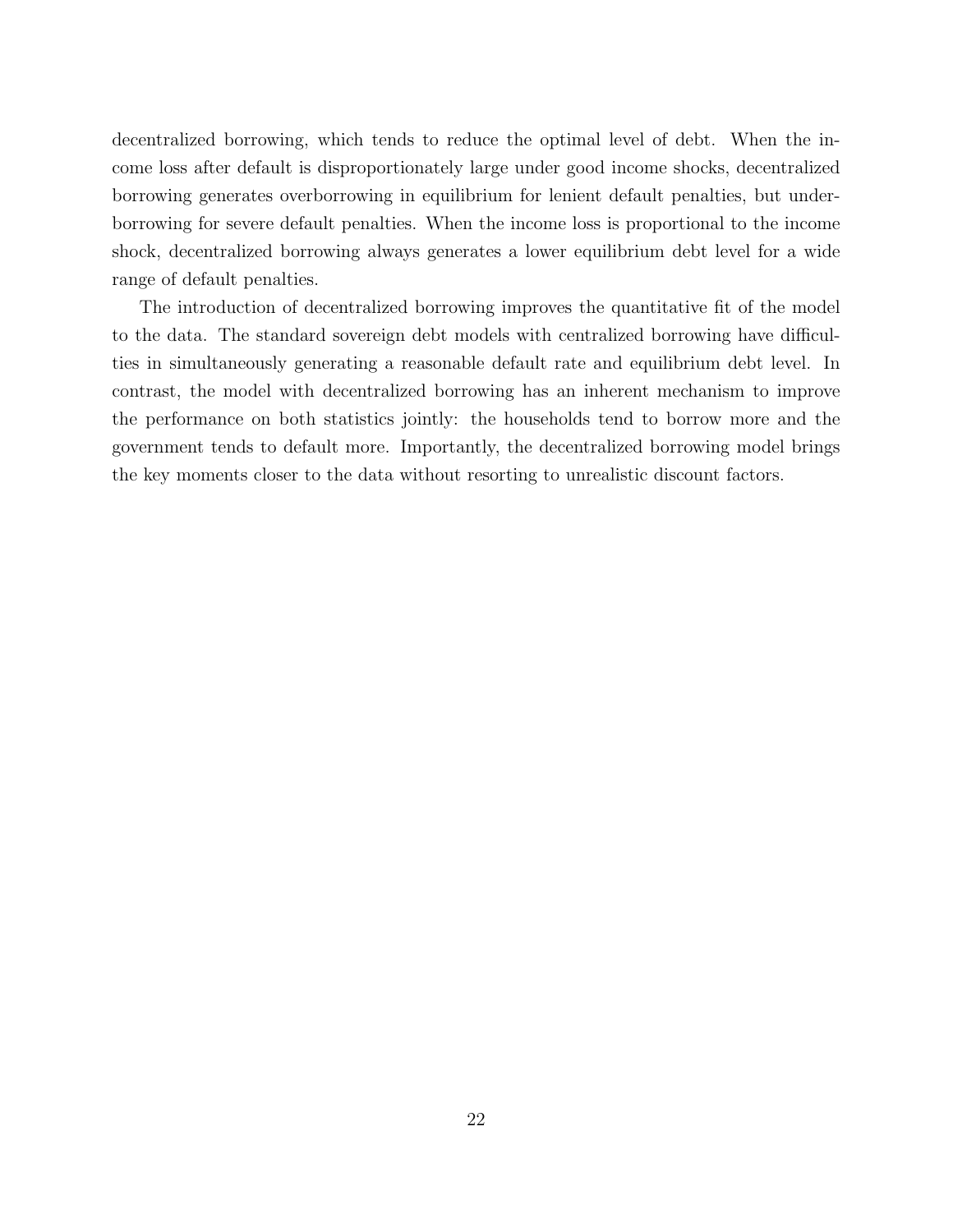## References

- <span id="page-24-6"></span>Aguiar, Mark and Gita Gopinath, "Defaultable Debt, Interest Rates, and the Current Account," Journal of International Economics, June 2006, 69 (1), 64–83.
- <span id="page-24-3"></span>Arellano, Cristina, "Default Risk and Income Fluctuations in Emerging Economies," American Economic Review, June 2008, 98 (3), 690–712.
- <span id="page-24-7"></span>Bai, Yan and Jing Zhang, "Financial Integration and International Risk Sharing," Working Paper, 2009.
- <span id="page-24-5"></span>and  $\Box$ , "Solving the Feldstein-Horioka Puzzle with Financial Frictions," *Econometrica* (forthcoming), 2010.
- <span id="page-24-4"></span>Broner, Fernando and Jaume Ventura, "Globalization and Risk Sharing," Review of Economic Studies (forthcoming), 2010.
- <span id="page-24-8"></span>Cuadra, Gabriel and Horacio Sapriza, "Sovereign Default, Interest Rates and Political Uncertainty in Emerging Markets," Journal of International Economics, 2008, 76, 78–88.
- <span id="page-24-2"></span>Eaton, Jonathan and Mark Gersovitz, "Debt with Potential Repudiation: Theoretical and Empirical Analysis," Review of Economic Studies, April 1981, 48 (2), 289–309.
- <span id="page-24-0"></span>Fernandez-Arias, Eduardo and Davide Lombardo, "Private External Overborrowing in Undistorted Economies: Market Failure and Optimal Policy," Inter-American Development Bank Working Paper Series 369, 1998.
- <span id="page-24-1"></span>Ferri, G., L.-G. Liu, and J. E. Stiglitz, "The Procyclical Role of Rating Agencies: Evidence from the East Asian Crisis," Economic Notes, 1999, 28 (3), 335–355.
- <span id="page-24-10"></span>Gelos, R. Gaston, Ratna Sahay, and Guido Sandleris, "Sovereign Borrowing by Developing Countries: What Determines Market Access?," Working Paper, 2008.
- <span id="page-24-9"></span>Greenwald, Bruce C. and Joseph E. Stiglitz, "Externalities in Economies with Imperfect Information and Incomplete Markets," Quarterly Journal of Economics, May 1986, 101 (2), 229–264.
- <span id="page-24-11"></span>Hatchondo, Juan Carlos, Leonardo Martinez, and Horacio Sapriza, "On the Cyclicality of the Interest Rate in Emerging Economy Models: Solution Methods Matter," Working Paper, 2008.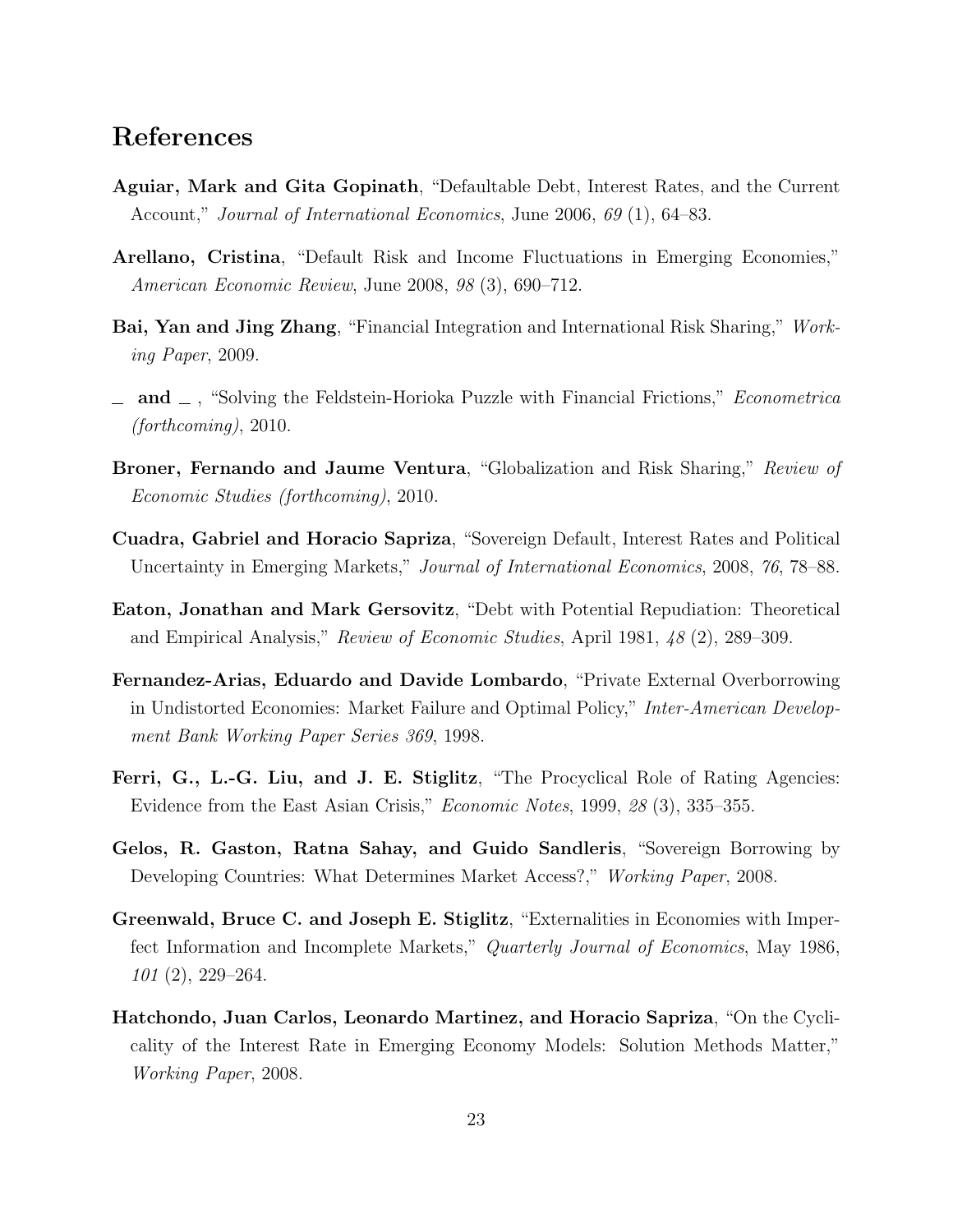- <span id="page-25-1"></span>**Jeske, Karsten**, "Private International Debt with Risk of Repudiation," *Journal of Political* Economy, June 2006, 114 (3), 576–593.
- <span id="page-25-10"></span>Kehoe, Patrick J. and Fabrizio Perri, "Competitive Equilibrium with limited enforcement," Journal of Economic Theory, 2004, 119 (1), 184–206.
- <span id="page-25-5"></span>Levchenko, Andrei, "Financial Liberalization and Consumption Volatility in Developing Countries," IMF Staff Papers, 2005, 52:2, 237–259.
- <span id="page-25-6"></span>Loong, Lee Hsien and Richard Zeckhauser, "Pecuniary Externalities Do Matter When Contingent Claims Markets Are Incomplete," Quarterly Journal of Economics, Feb. 1982,  $97(1), 171-179.$
- <span id="page-25-8"></span>Lucas, Robert E. Jr., Models of Business Cycles, Oxford: Basil Blackwell, 1987.
- <span id="page-25-4"></span>Mendoza, Enrique G. and Vivian Z. Yue, "A Solution to the Default Risk-Business Cycle Disconnect," NBER Working Papers 13861, 2008.
- <span id="page-25-9"></span>**Otrok, Christopher**, "On Measuring the Welfare Cost of Business Cycles," *Journal of* Monetary Economics, 2001, 47, 61–92.
- <span id="page-25-7"></span>Tauchen, George and Robert Hussey, "Quadrature-Based Methods for Obtaining Approximate Solutions to Nonlinear Asset Pricing Models," Econometrica, 1991, 59 (2), 371–396.
- <span id="page-25-0"></span>Uribe, Martin, "On Overborrowing," American Economic Review, Papers and Proceedings, May 2006, 96 (2), 417–421.
- <span id="page-25-2"></span>**Wright, Mark L.J.**, "Private Capital Flows, Capital Controls and Default Risk," *Journal* of International Economics, June 2006, 69 (1), 120–149.
- <span id="page-25-3"></span>Yue, Vivian, "Sovereign Default and Debt Renegotiation," Journal of International Economics (forthcoming), 2009.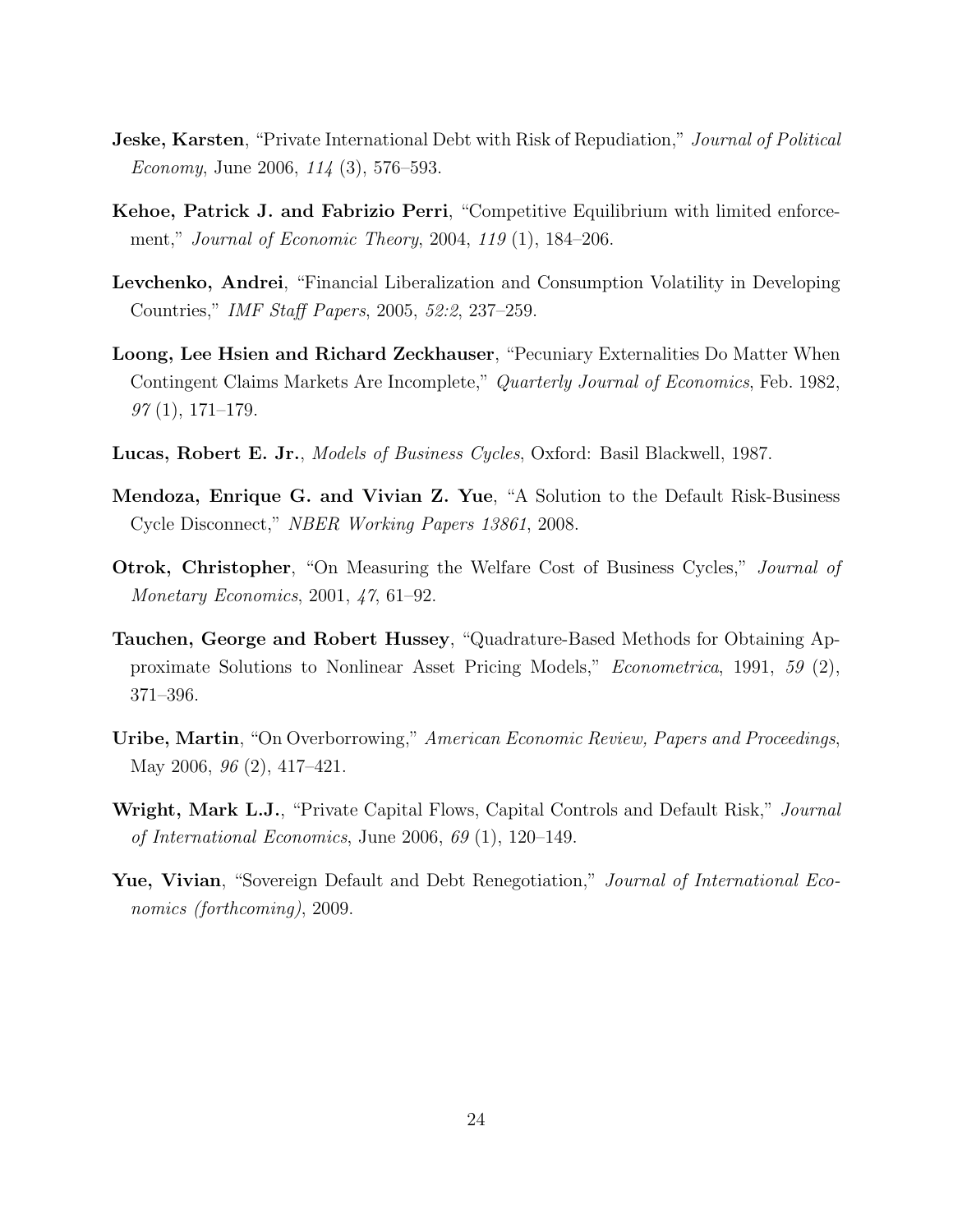## Appendix  $A -$  Computational Algorithm

In this appendix, we describe the computation algorithm for each model. We start with the model with decentralized borrowing. We first discretize the state space  $(b, y, B')$ . We next make initial guesses for the bond price schedule and the government default decision. Specifically, we assume that  $q^0(B', y) = \frac{1}{1+r}$  for all  $(B', y)$  and  $d^0(B, y) = 0$  for all  $(B, y)$ . Given these guesses, we solve the individual household's optimal debt level  $b'(b, y, B')$ , together with the law of motion of aggregate debt  $B' = \Gamma(B, y)$ . Specifically, we accomplish this using the following steps.

We guess an initial law of motion of aggregate debt  $\Gamma^{0}(B, y)$ . We then solve for the optimal value functions  $v^R$  and  $v^D$  and the optimal debt policy b' using value function iteration. We then smooth the continuation value in equation [\(3\)](#page-7-0) over  $B'$  by taking moving averages to minimize the spurious non-monotonicity in the optimal choices  $b'$  over  $B'$  due to discrete space methods. We update the law of motion of aggregate debt  $\Gamma^1(B, y)$  such that  $b'(b, y, B') = B'$ . We iterate these procedures until  $\Gamma(B, y)$  converges. If there exist more than one fixed point, we take the  $B'$  that gives the smallest debt.

We now update the default decision  $d^1(B, y)$  by solving the government's problem in equation [\(1\)](#page-6-1). Accordingly, we update the bond price schedule. In order to minimize spurious movements in the bond price, we interpolate the bond price schedule. To do so, we first interpolate the value functions  $v^R$  and  $v^D$  over the income shock y. We next find an income level  $\hat{y}(B)$  at which  $v^R(B, \hat{y}(B), B') = v^D(\hat{y}(B))$  for each B. Note that  $\hat{y}(B)$  is not restricted to the discrete shock levels. We then update  $q^1(B', y) = (1 - \int_{-\infty}^{\hat{y}(B)} f(y'|y) dy')/(1+r)$ . We iterate over the bond price schedule until it converges.

The computation algorithm for the model with centralized borrowing is simpler. We discretize the state space  $(B, y)$ . We start with a guess for the bond price schedule,  $q_C^0(B', y) =$ 1  $\frac{1}{1+r}$  for all  $(B', y)$ . We next solve the optimal value functions  $W^R$ ,  $W^D$  and the optimal policy function  $B'$  using value function iteration. We then update the default decision based on  $W^R$  and  $W^D$ . We finally update the bond price schedule using a smoothing method analogous to that described above. We repeat the above procedures until the bond price schedule converges.

To see the effect of the bond price interpolation, Figure [11](#page-27-0) shows the bond price schedule before and after the interpolation for the model with centralized borrowing. The discrete state-space (DSS) technique causes discrete jumps in the bond price, while our interpolation method removes spurious movements in the bond price. Simulation results show that the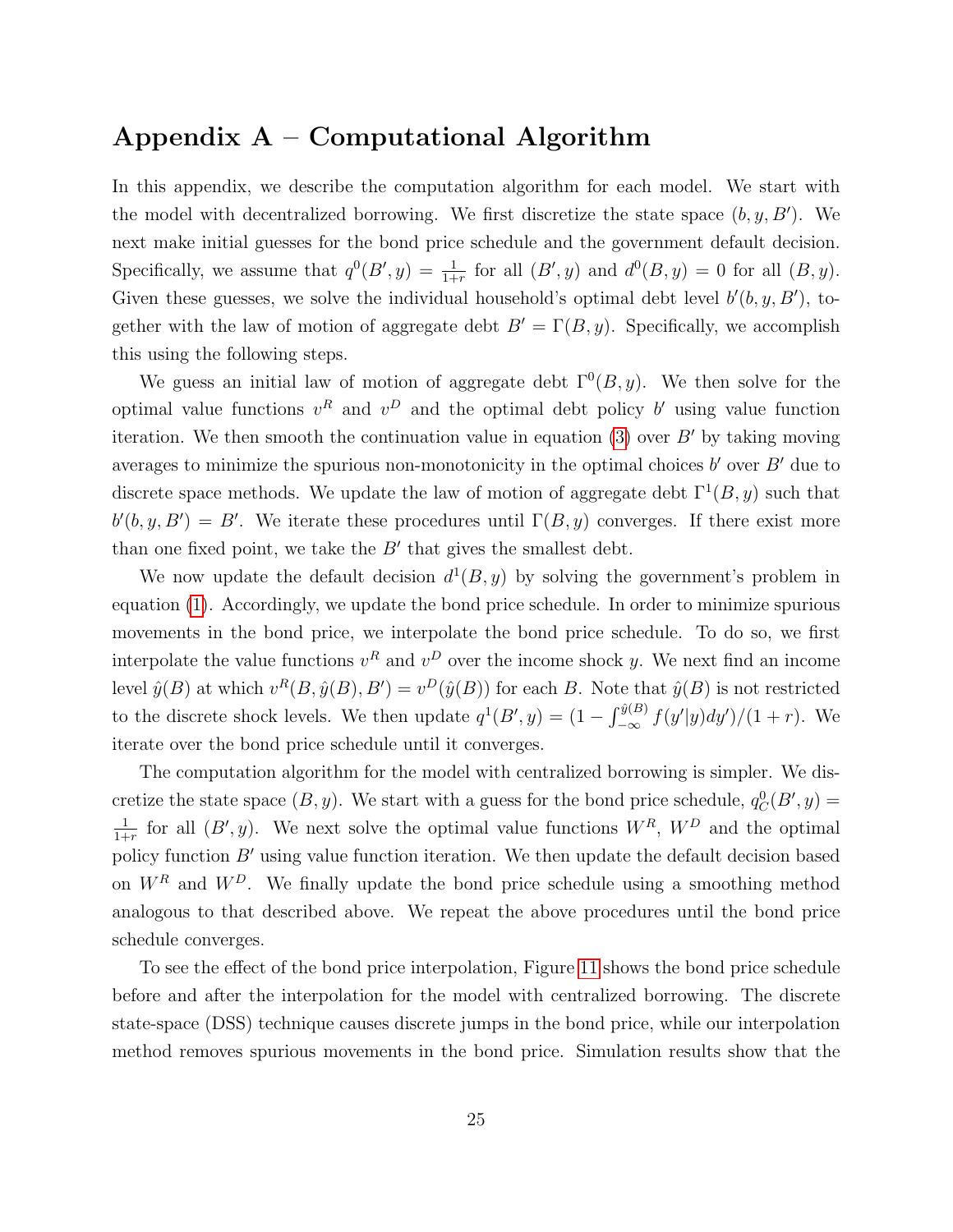interpolation greatly reduces the volatility and countercyclicality of the interest rate spread. Also, it reduces the default rate substantially, which suggests that the DSS method might overestimate the default likelihood.

Figure 11: Bond Price Schedule with and without Interpolation

<span id="page-27-0"></span>

Note: The displayed bond price schedule is for an income shock 10% below the mean. The bond price schedules for other income shocks look similar.

# Appendix B – Sensitivity Analysis

In this appendix, we report the simulation results for different default penalties. Table [2](#page-28-0) presents the relevant statistics for the two models under the asymmetric default penalty specification for different values of default penalty parameters. The results can be summarized as follows. First, the decentralized borrowing model generates overborrowing when default penalties are lenient (corresponding to low  $\lambda$  and high  $\theta$ ), and underborrowing when default penalties are severe (corresponding to high  $\lambda$  and low  $\theta$ ). Second, under all default penalty parameter values, the model with decentralized borrowing generates substantially higher mean spreads, larger default rates and lower welfare than the model with centralized borrowing.